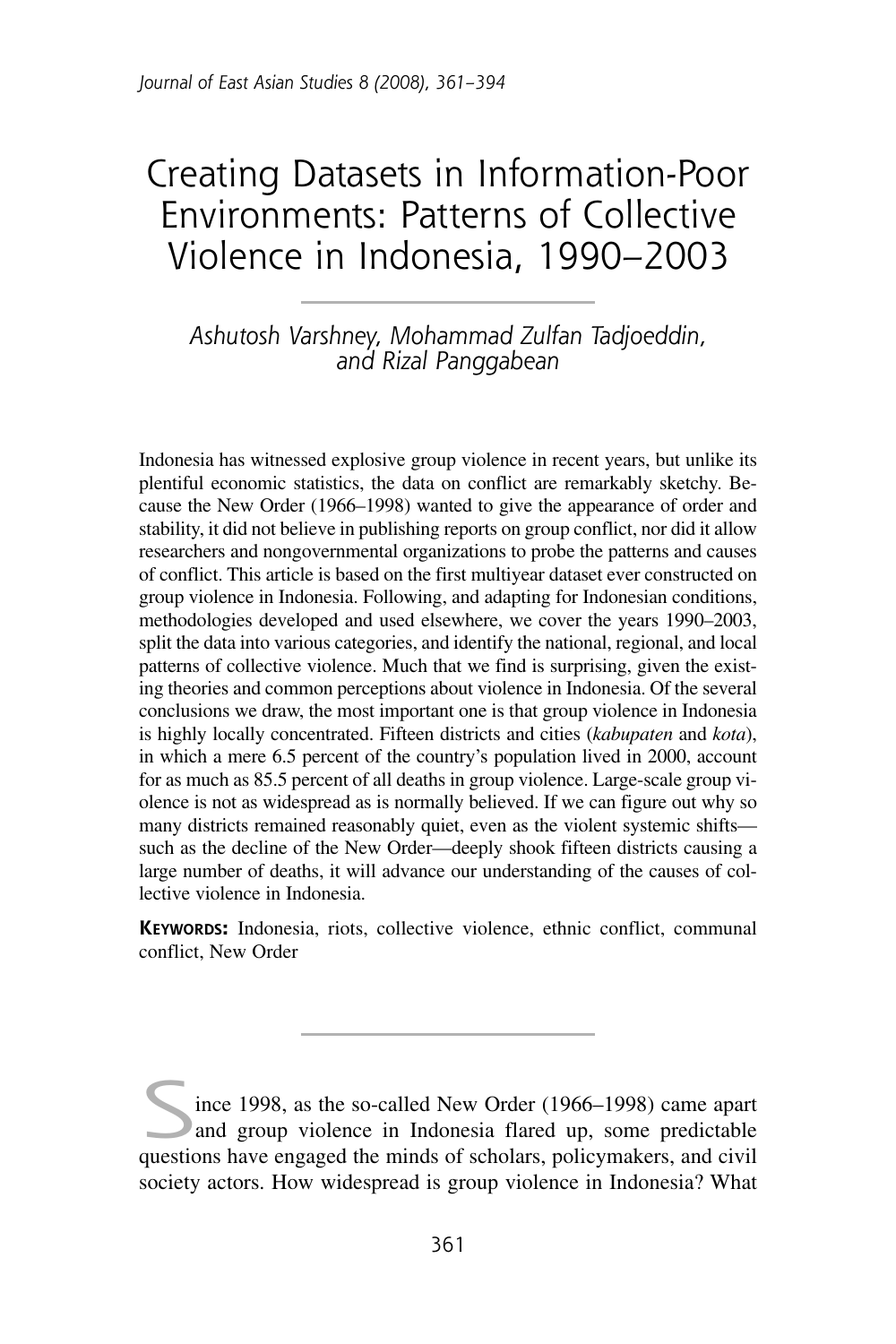forms—ethnic, religious, economic—has it primarily taken? Have the group clashes of recent years been significantly more frequent, or worse, than those in the late New Order period?

Until recently, Indonesia lacked a statistical base to allow precise and professionally adequate responses to these questions. One often encountered an impressionistic contrast drawn between the chaos and violence of post-Suharto years and the stability and peace of the authoritarian New Order. Although the New Order had a remarkably bloody beginning in the massive anti-Communist killings of the mid-1960s, Suharto's Indonesia came to acquire the image of a calm, well-ordered society in the 1980s and 1990s. An orgy of tumult, brutality, and violence ended the New Order in May 1998, but the image of a peaceful New Order returned in several quarters, especially as Indonesia started going through the teething irritations of a fledgling democracy. In some quarters, comparisons were drawn between Indonesia and Nigeria, and the idea that Indonesia might become a "failed state" developed a constituency. According to a widely noted report, a "struggling state like Indonesia, whose weakness has allowed terrorism, corruption, and civil conflict to take root in alarming ways," has performed only slightly better than the comprehensively failed states of Afghanistan, Haiti, and Somalia.1

Is this an accurate assessment? Is the image of a peaceful New Order, especially in its later years, correct? Is the violence of post-Suharto years spread over most of the country, or is it locally concentrated, leaving large parts of Indonesia relatively untouched? The last question is an important one. If group violence is locally concentrated and many parts of the country have remained peaceful, *having at best small group clashes but no large-scale killings or wanton destruction of property*, then the pessimism about the future of the country under a democratic dispensation is clearly less warranted. Indeed, in that case, patterns of Indonesian violence are no different from those identified elsewhere in the world, and the pessimism felt about Indonesia may have its roots in not placing the country in a systematic cross-country perspective.

This article, the first step of a two-part study, reports the findings from our dataset for the period 1990–2003. The second part of the study, currently under way, will be more fully causal in nature. It will concentrate in depth on six cities—four for understanding the roots of Muslim-Christian violence, and two for examining the observable implications of such violence for *Pribumi* (indigenous)–Chinese relations. Of the four cities chosen for Muslim-Christian relations, two (Ambon and Poso) have had a great deal of violence in recent years and two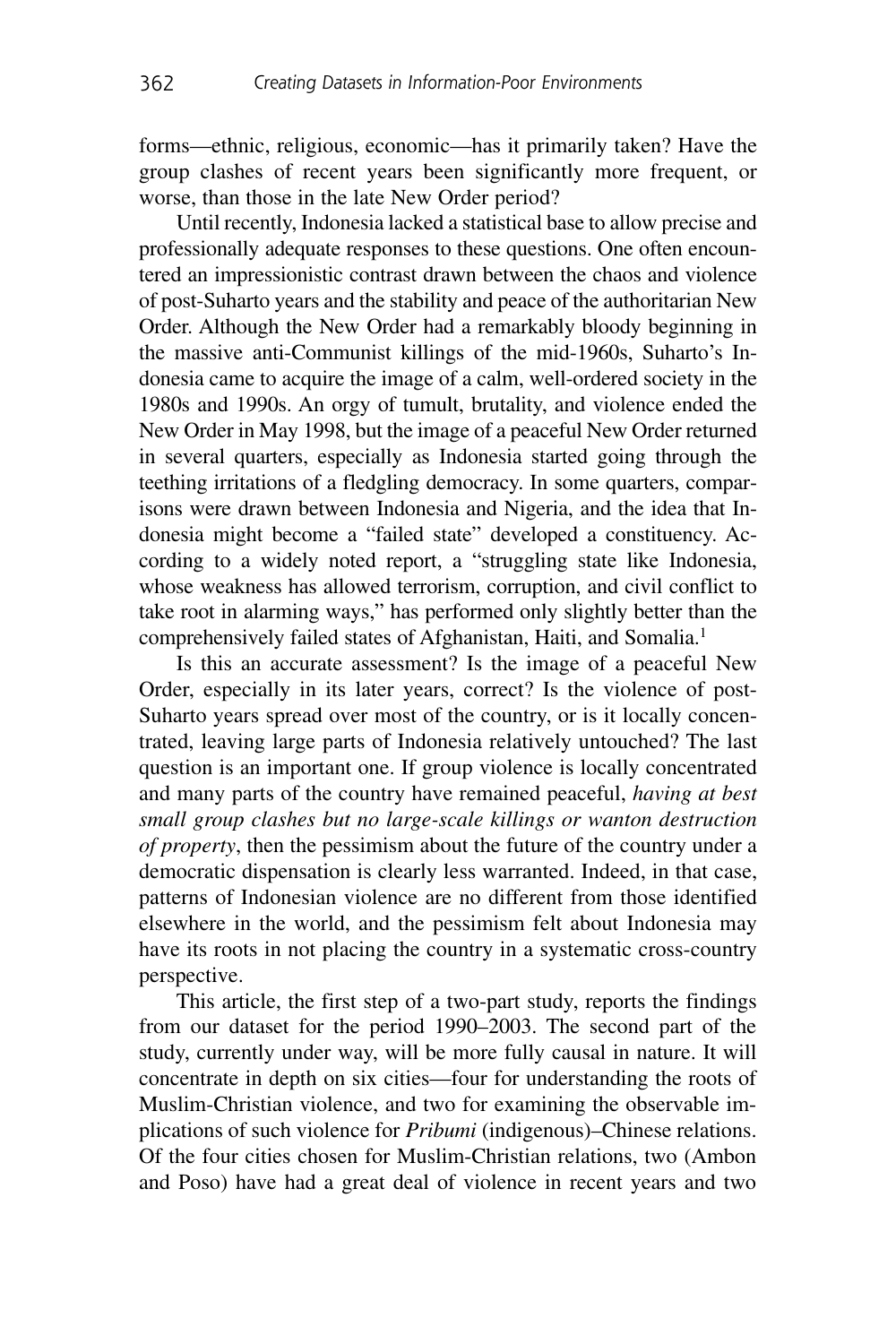(Manado and Palu) have experienced no, or very limited, violence. A similar pairing between the violence-ridden city of Solo and the peaceful Yogya, separated by a mere 60 kilometers, will probe Pribumi-Chinese relations. This design owes its origins to a study of Hindu-Muslim relations in India (Varshney 2002) and is based on the premise that to understand the causes of violence, it is often good to study peace and violence together. Of course, what became an explanation for India's Hindu-Muslim violence is now a hypothesis for Indonesia, to be tested and rejected if empirically invalid. Moreover, in the Indian study, variations across cities were the main object of analysis. In the Indonesian study, two kinds of variance, spatial and temporal, are at issue. We not only seek to explain why some cities had violence and others did not during a given time period; we also want to understand why cities with a long record of communal peace (Ambon, Poso) turned massively violent at a certain point.

Our dataset is a result of approximately 10,000 hours of work done by a team of fourteen researchers, most of them based in provincial capitals. We were able to cover more than 3,600 incidents of violence, of which more than a quarter—a little over 1,000 incidents—resulted in over 10,700 deaths during the period 1990–2003. We believe we have been able to create the most comprehensive dataset on collective violence in Indonesia available to scholars, policymakers, and activists thus far.2

Our attempt to be comprehensive, however, does not mean that we have been able to cover all acts of violence in Indonesia since 1990. We should specify what we have excluded, or had to exclude, from our dataset and why. First, we did not cover all forms of violence, only collective violence. We define the latter as violence perpetrated by a group on another group (as in riots), by a group on an individual (as in lynchings), by an individual on a group (as in terrorist acts), by the state on a group, or by a group on organs or agencies of the state. We did not cover violence between two individuals—attempted or actual homicides unless they triggered a larger group clash. Our focus was on group violence, not on crime or violence per se.3

Second, we also had to confine ourselves to episodes of violence that fell short of secessionist wars. Even though the violence in Aceh and Papua would have been part of our definition of collective violence, we were unable to include it in our dataset.<sup>4</sup> The insurgencies in these two provinces posed serious personal risks for our team and made systematic research in their provincial capitals impossible. There were sources of information in the national capital, but as we later show, the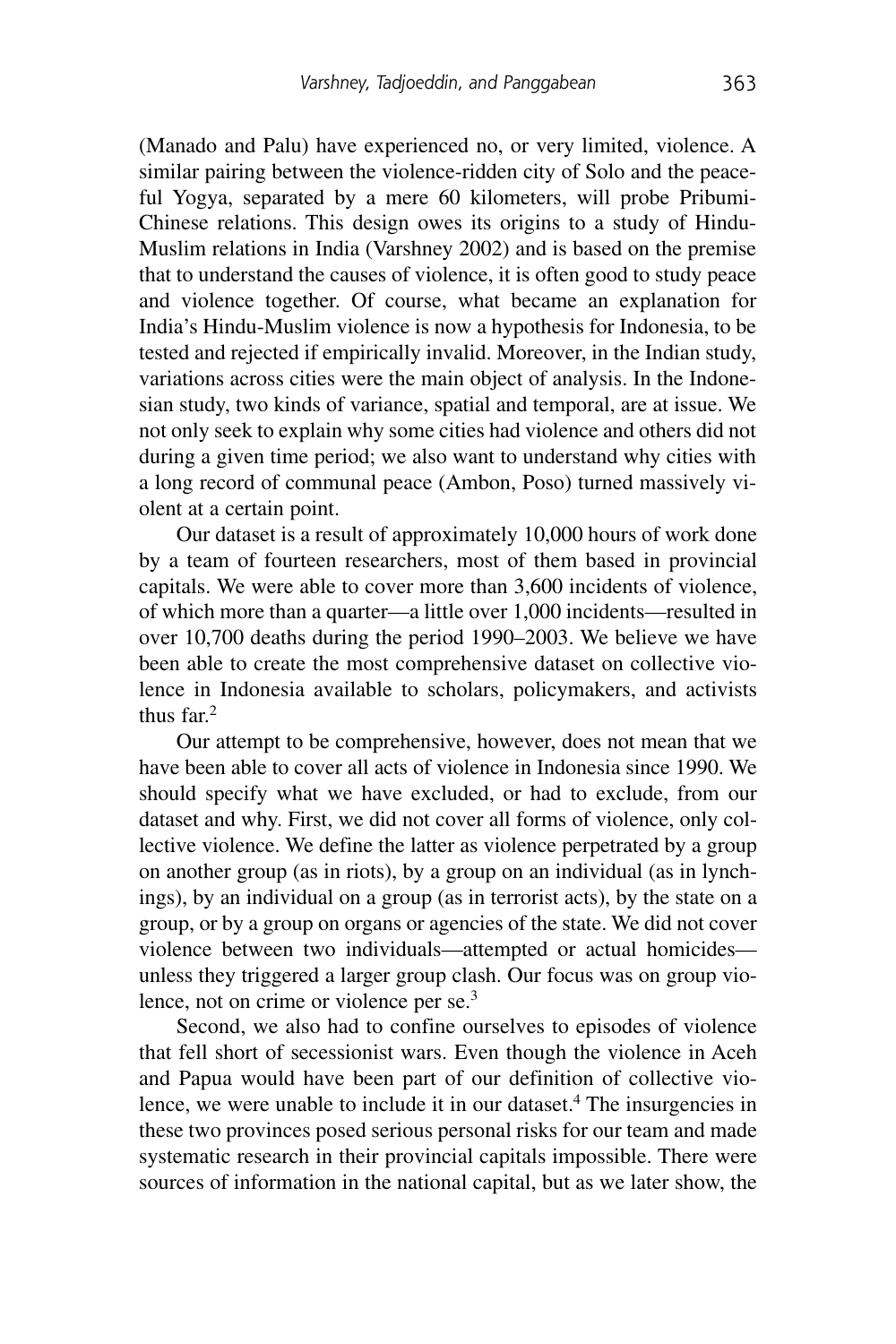Jakarta-based sources are an inadequate substitute for the provincial sources on the ground.

In other words, our database covers collective violence in Indonesia with the exception of those areas where a war of insurgency has been under way. Substantively, we reached three main conclusions. Of the three, the first two are relevant to the Indonesian debate, and the third is germane both to Indonesian discussions and to the larger comparative literature on ethnic conflict. The conclusions are:

1. There is no evidence that the late New Order (1990–1997) was peaceful. If we add to the findings reported in this article what we already know about the insurgencies during Suharto's rule and the other forms of group violence in the 1980s, the most striking difference between the New Order and the post-Suharto period is not that one was peaceful and the other has had a lot of violence. Rather, the New Order often used *state-perpetrated* violence to bring order, whereas clashes between social groups have been much more common since 1998.

2. Ethnocommunal violence is not the most common form of group violence in Indonesia. It is episodic, not routine, but when it does take place, it is immensely deadly and claims many more lives than the other forms of group violence such as lynchings and village brawls.

3. Overall, collective violence in Indonesia is locally concentrated, as in several other parts of the world (Fearon and Laitin 1996; Varshney 2002). A mere fifteen districts (*kabupaten*), holding 6.5 percent of Indonesia's total population in 2000, accounted for 85.5 percent of all deaths in collective violence. This result requires that we not only take note of the national-level factors that might have led to violence, but also pay special attention to local factors that kept peace in most of the country, even as fifteen districts repeatedly burned. Large-scale group violence is not as widespread in Indonesia as is often thought.

The article is organized as follows. The first section goes into the basic reasons for why a database was necessary, how it was constructed, what its limitations are, and how they might be remedied in the future. The following section outlines the existing theories of group violence in Indonesia and judges their applicability in light of our database. The next section presents a whole range of substantive results, concentrating on several questions: the level of violence before and after the end of the New Order and the types, relative intensity, and geographical distribution of the violence. The final section summarizes the conclusions.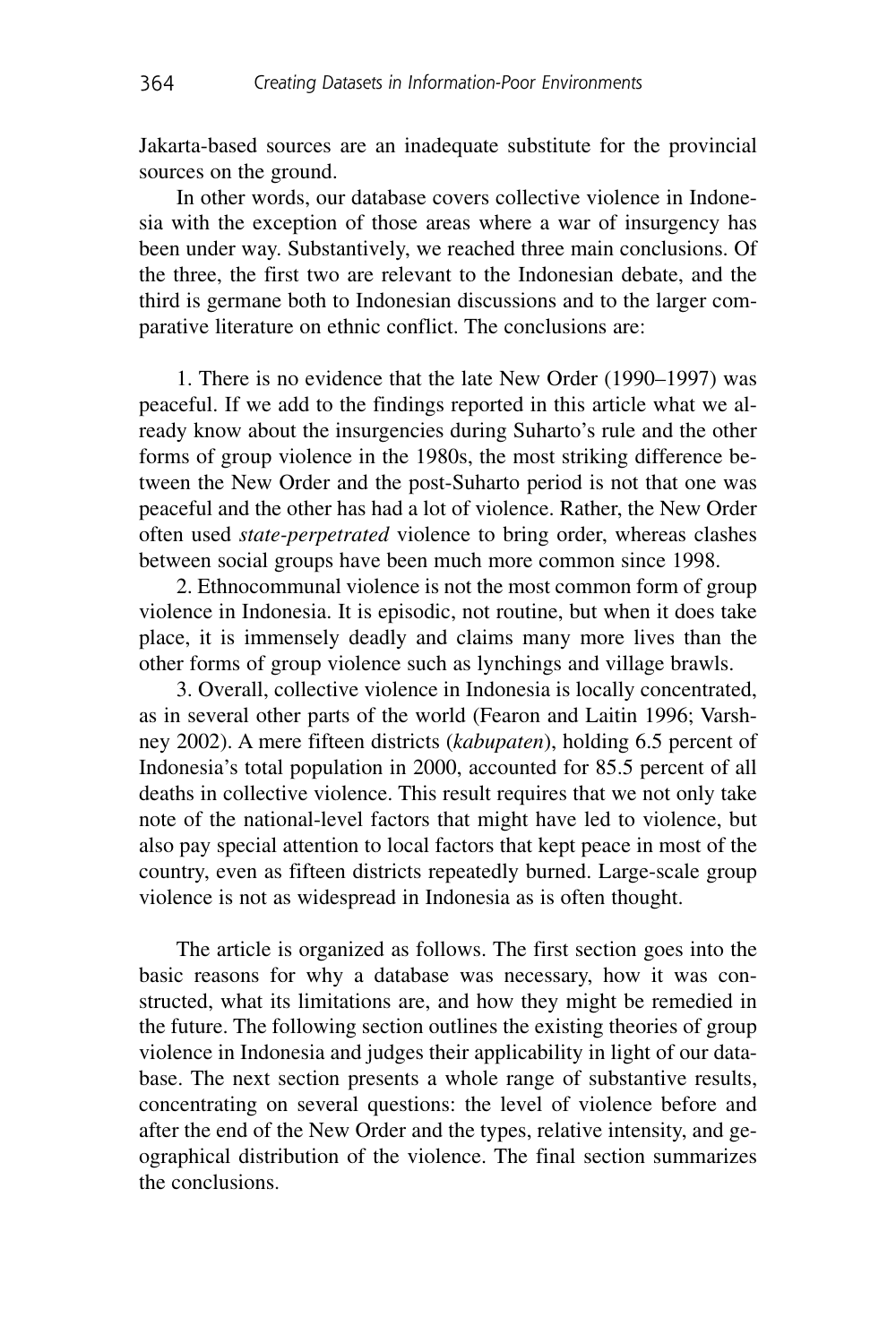### **A New Dataset: Why? How?**

As already indicated, the existing statistics on collective violence in Indonesia are highly sketchy.<sup>5</sup> Like many other governments in the developing world, the New Order, ruling Indonesia for over thirty years, until 1998, did not ever publish any figures on deaths or losses in ethnocommunal violence. In what William Liddle has aptly called a "Hobbesian bargain," the entire rationale for the New Order was its offer to Indonesian citizens of "prosperity and stability in exchange for acceptance of authoritarian government" (Liddle 1999, 37). Thus, other than seeking to deliver prosperity to the masses, the New Order also had an interest in showing that peace and order prevailed under their rule. Supplying honest data on group violence was contrary to a key regime objective. No statistics were ever provided.

How can one, under such conditions, determine the basic patterns of violence in a society? Viewing newspaper reports as a source is about the only other option that is known to researchers. In 2002, following this idea, and on the basis of reports in two capital city news sources—primarily *Kompas,* supplemented by *Antara*—the United Nations Support Facility for Indonesian Recovery *(*UNSFIR) compiled the only all-Indonesia database (Database I hereafter) available for the late New Order period and the period after its collapse, covering the years 1990–2001 (Tadjoeddin 2002).

How reliable were the newspaper reports used as evidence? Such a question is quite easily answerable in countries where the press is free. Not all newspapers may be trustworthy in such countries, but typically countries with a free press also tend to have a newspaper or two, which can be called journals of record. In the United States, the *New York Times* has long performed this role, and in India, until recently, the *Times of India* did. For Indonesia, it is sometimes argued, *Kompas* is a journal of record (Liddle 1999).<sup>6</sup>

Whether or not this claim is correct for the standard economic and political reporting, its validity, as we argue in this article, is highly questionable on ethnic or religious violence. Neither *Kompas* nor *Antara* reported any incidents of group conflict anywhere in Indonesia in 1990, 1991, 1992, and 1994 (Tadjoeddin 2002). From what we already knew, however imperfectly, the absence of group violence in these years appeared to be an artifact of government regulations. As a principle, the New Order did not allow press freedom in its more than three decades of existence. Indeed, on ethnocommunal issues, the government had a socalled SARA policy. SARA was an acronym for ethnic **(**s*uku*), religious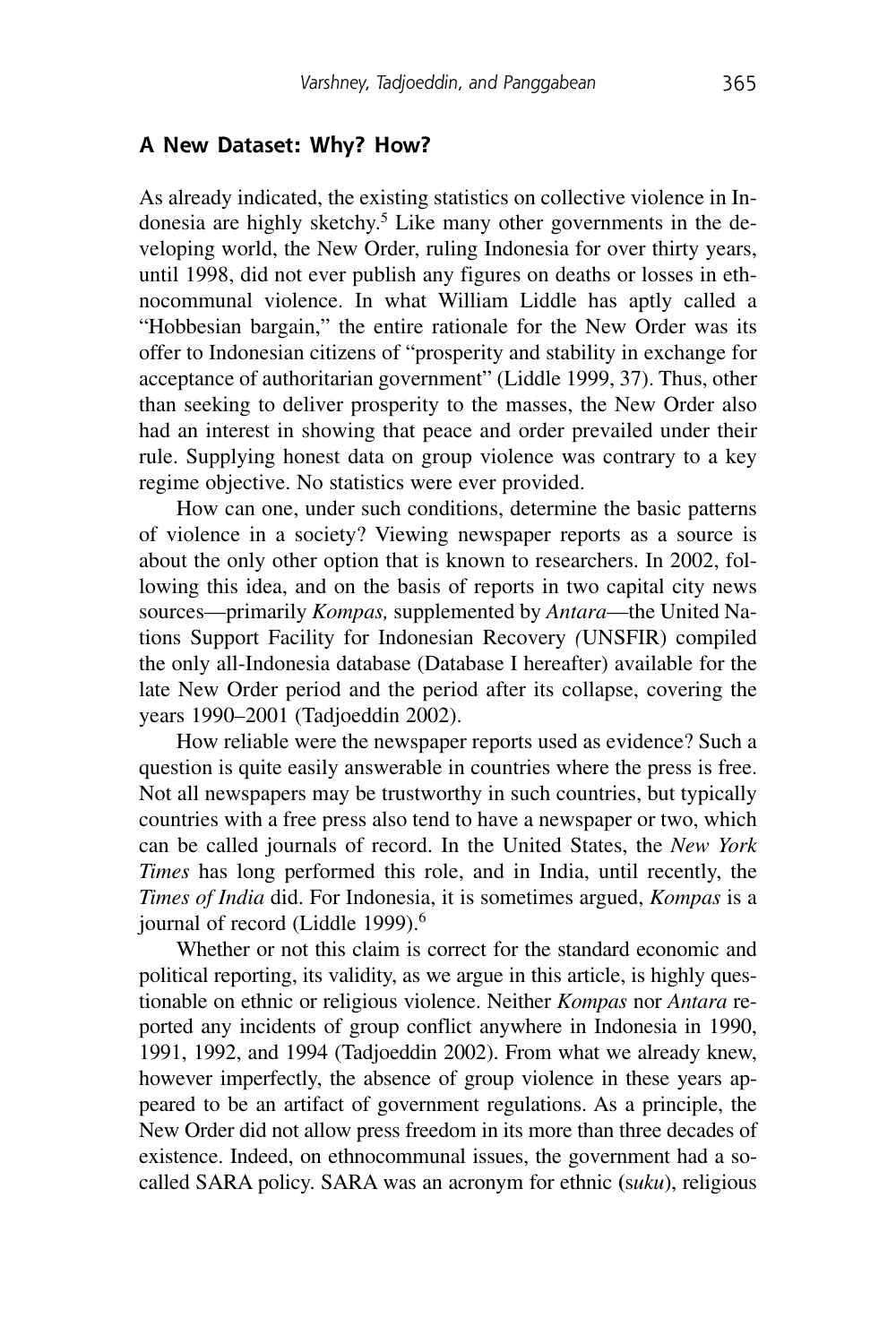(*agama*), racial (*ras*), and intergroup (*antar-golongan*) differences. These differences were not to be discussed in the public realm.

In other words, a database constructed from *Kompas* and *Antara* simply could not be viewed as reliable unless cross-checked. But how was this to be done? There are, of course, several ways of running reliability checks on newspaper reports. The most promising and timetested method is cross-checking the capital city news sources with reports in provincial newspapers. That is the path we chose.

### *Toward Provincial Newspapers*

Are provincial newspapers any more reliable than national newspapers on violence? The case for provincial newspapers is not entirely unambiguous.7 But a theoretical intuition buttressed the conjecture that reportage in provincial newspapers might be more accurate. We know from the available literature that a highly centralized system, as the New Order undoubtedly was, is better able to censor the capital city than the provincial centers and the hinterlands. No authoritarian system is equally authoritarian all over a country. Indeed, this is one of the greatest differences between authoritarian and totalitarian systems.<sup>8</sup> The Suharto regime was always characterized as authoritarian, and rightly so. It did not have the Soviet-style, ideologically monolithic, totalitarian capacities, penetrating all aspects of social, economic, and political life in Indonesia. Unlike the Communist systems, all available nongovernmental organizations (NGOs) were not politically obliterated. For example, two of the biggest NGOs—the Nahdlatul Ulama (NU) and Muhammadiyah—might have been pushed by the government, but they continued to be organizationally independent of the government for much of the New Order period (Hefner 2000).9

Interviews with the regional management of *Kompas* newspaper group confirmed our conceptual hunch.<sup>10</sup> According to their own selfassessment, the provincial newspapers were likely to be better at reporting provincial violence than *Kompas* in Jakarta. Not only were the regional newspapers closer to the ground, but newspapers were not required, in principle, to send their reports to the information officer *before* publishing them. The New Order issued a "negative list" prohibiting certain kinds of reporting. This, in effect, meant that quite a lot of the regional reporting escaped the censors because reporting was not to be screened by the provincial authorities beforehand.

There were thus good reasons to move toward provincial newspapers, but we thought another check was necessary. Our previous expe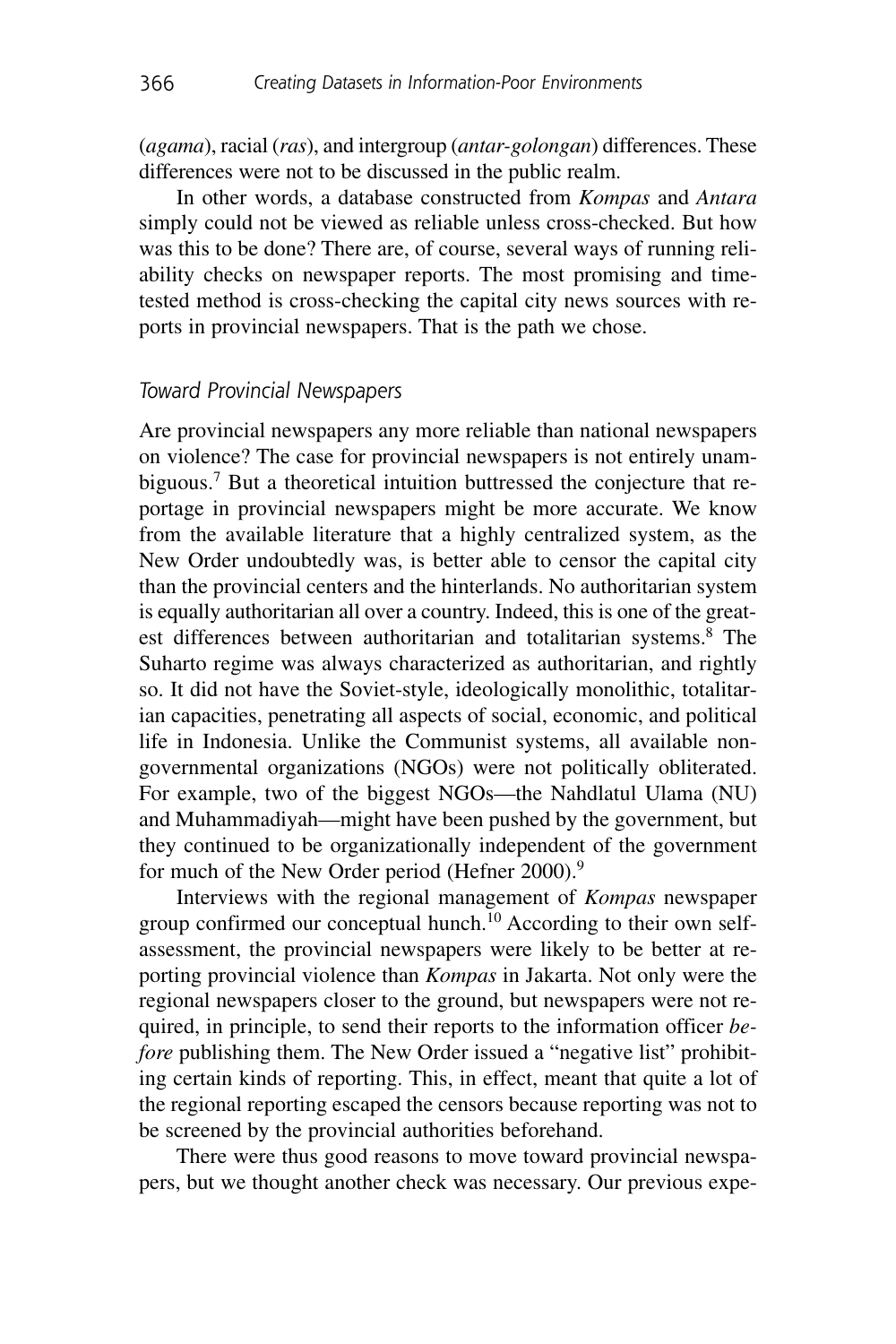rience of gathering such statistics had shown that small incidents of violence tend to outnumber the larger riots by a huge margin, but it is the much fewer incidents of large-scale violence, not the more frequent smaller incidents, that basically determine the overall statistics in a dataset.11 Datasets on violence tend to have what might be called a bigincident effect.12

The implications were clear: if there were doubts about the veracity of reports appearing in provincial newspapers about big riots, it was important to subject such reports to what might be called a localknowledge check. Interviews with key local community actors, who tend to be well informed, would allow us to do that.

This method was deployed for a number of big incidents once our team developed skepticism. For example, we simply could not convince ourselves that 8,000–10,000 people had died on the Maluku Islands during clashes in 1999–2001. This estimate, the most commonly cited in newspaper reports, has acquired the status of conventional wisdom. Through our methods, requiring local knowledge checks for violence of this magnitude, we could only reach a figure of 4,779. For us, generating statistics was also simultaneously an act of interpretation.

### *Which Provinces?*

Our research team covered fourteen provinces: Riau, Jakarta, Central Java, West Java, East Java, Banten, Central Kalimantan, West Kalimantan, South Sulawesi, Central Sulawesi, East Nusatenggara, West Nusatenggara, Maluku, and North Maluku. We chose these provinces because in Database I, they accounted for 96.4 percent of all deaths (Tadjoeddin 2002). According to the 2000 census, 72.4 percent of the Indonesian population lived in these provinces. Given such magnitudes, covering these fourteen provinces, as opposed to all twenty-eight provinces in 2003–2004, appeared to be the most rational use of our resources, time, and energy.<sup>13</sup> Figure 1 represents the provincial coverage in our study.

Further, following standard norms of large-scale empirical research, it also seemed sensible to rely on the argument that for Database II, the share of the remaining provinces in the overall death toll could be *assumed* to be 3.6 percent. Even if careful newspaper research in the remaining provinces was carried out, the odds that the magnitude of deaths was considerably higher or lower than 3.6 percent were miniscule. The remaining provinces were most unlikely to alter our all-Indonesia projections seriously.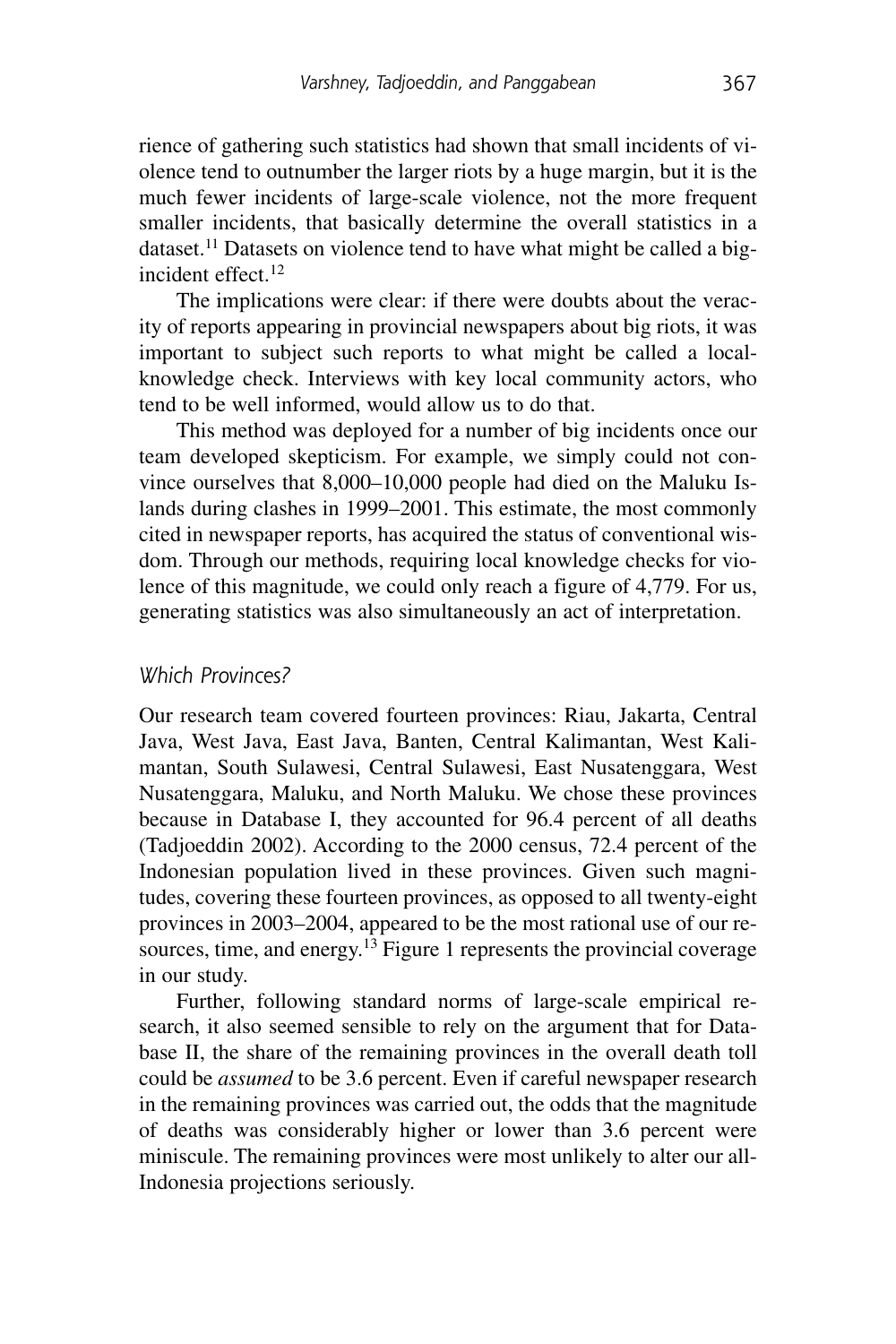**Figure 1 Spatial Coverage, UNSFIR Violence Dataset, Indonesian Provinces, 1990–2003**



*Note:* Map based on administrative boundaries from 1998.

The details of our methodology are contained in Appendixes 1 and 2. We covered four categories of collective violence: (1) ethnocommunal (interethnic, interreligious, and intrareligious); (2) state versus community (attacks by government machinery on civilians and vice versa—so long as such attacks were not demonstrably for ethnocommunal reasons); (3) economic (conflicts over land, industrial relations, natural resources—so long as such conflicts were not unmistakably linked to ethnocommunal groupings); and (4) other (lynchings, intervillage brawls, etc.).

A decision was also required on whether the conflicts should be categorized according to forms or according to substance or cause. The latter is nearly always tempting, but as conflict scholars have long known, it can be grossly misleading and can corrupt results irredeemably. Only research can establish the substance, or causes, of conflict. An assumed, or quickly established, cause cannot be the basis of coding. We must begin with the form that conflicts take and let later research determine the substance.<sup>14</sup>

Finally, we concentrated on deaths as the only indicator of the severity of violence. The other possibilities were (1) injuries, (2) violations of freedom, (3) property loss, and (4) internally displaced persons (IDPs). Statistically speaking, the ideal situation would have been to construct a composite index that incorporated all of the above. But unlike in the field of human development, where a composite human de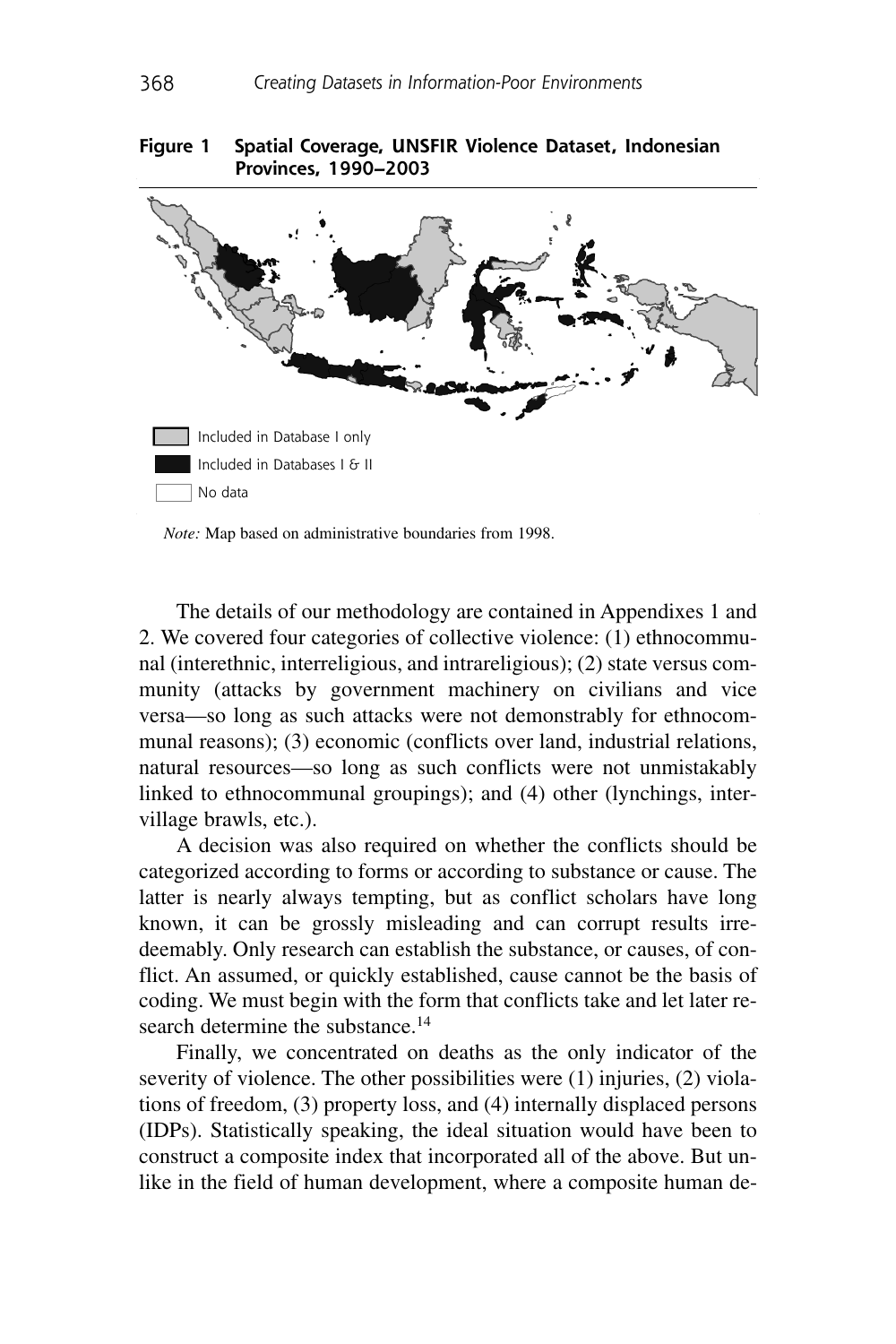velopment index has been created and largely accepted, it has not been possible to construct such composite indices for ethnic conflict. There are at least three reasons why this is so. First, the data on injuries, property loss, and violations of freedom, if not on IDPs, typically tend to be unreliably collected. Second, it is not clear how to assign weights to the various components if multiple components are to be included in the index. How many injuries, for example, would be equal to a death, and why? Third, figures on death are more comparable across cases and time, while injuries always require further specification.<sup>15</sup> The tragic finality of death makes the numbers on death more analytically usable.<sup>16</sup>

### *Caveats*

Even with meticulous research, no researcher investigating a nationallevel database can vouch for complete accuracy with respect to each incident covered. Stated another way, after cross-checks with local knowledge, we can certainly get reasonable statistics but still cannot guarantee absolute precision.<sup>17</sup> Such statistics, of course, may not be good enough to tackle all questions that may potentially come to mind. Some questions, for example, are always about fine gradations, while others are about broad trends and patterns. The method outlined above promises us advances on the latter, not on the former.

Greater precision is possible in conflict research—but only in case studies or ethnographies—confined to one or two cases, one or two villages, or one or two districts (or a small number of them). While we do gain accuracy that way, we should note the well-known problem that it is impossible to know how representative or exceptional the village or district is that we have so deeply and accurately studied. In order for anyone to answer the latter question, a larger comparative picture is inevitably needed. That is what our dataset aims to provide. Ethnographers may be more accurate, but they can't establish generalizability; the database builders may be less accurate, but they can present each case in its larger perspective. There are trade-offs here.

### **Existing Theories of Group Violence in Indonesia**

As is well known, large-n datasets are generally better at theory testing than they are at theory building. It is therefore possible to take a look at the available theories of collective violence in Indonesia and ask which ones our dataset finds plausible.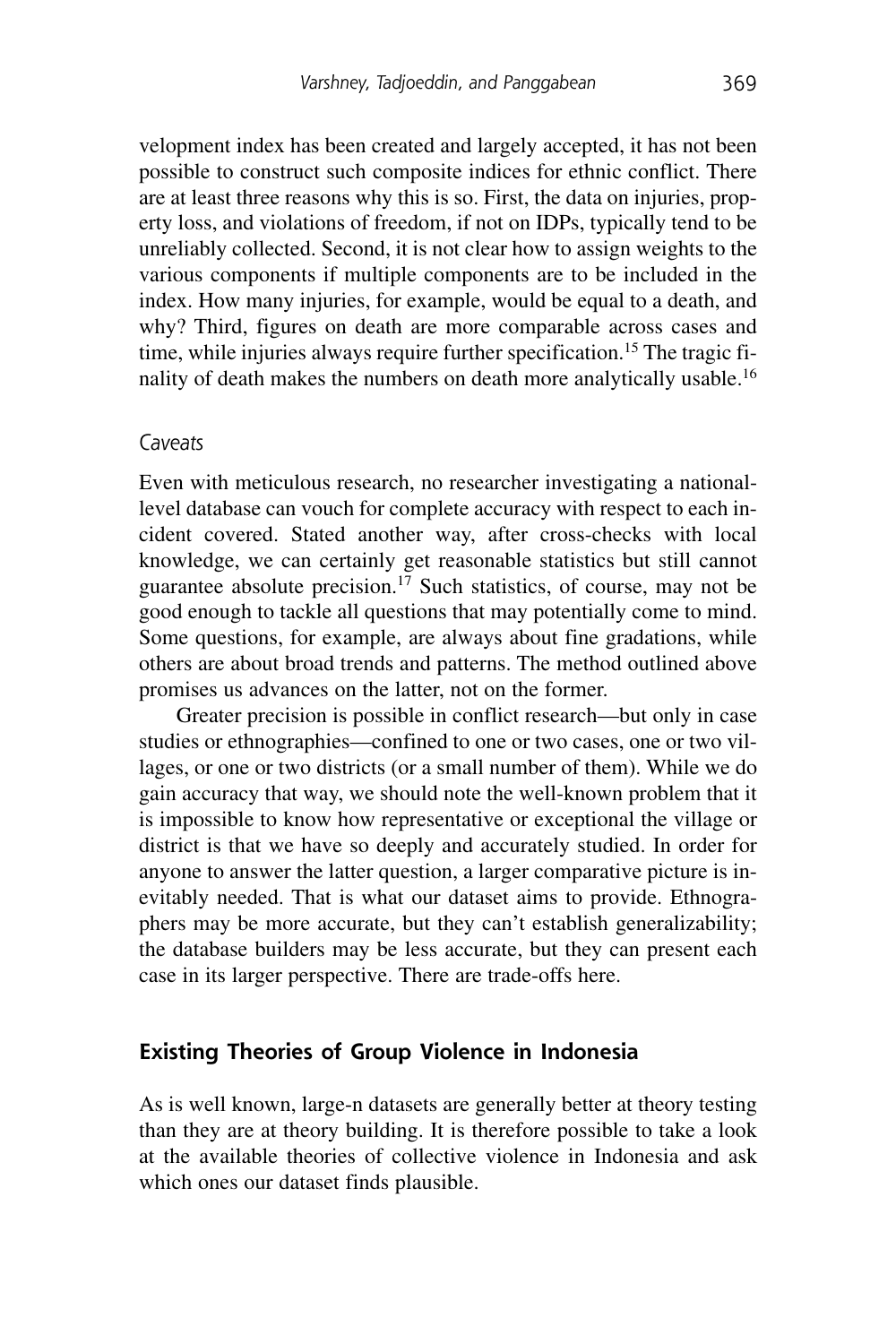Of the various theories of group violence that have emerged in the literature since the fall of Suharto, three can be tested with our dataset. The first is the popular view, not accepted by many scholars yet, that Indonesia under Suharto was on the whole relatively peaceful because it had the political, administrative, and military mechanisms to discipline eruptions of social disaffection, and it is the end of the New Order and the collapse of its disciplinary mechanisms that account for the violence of post-Suharto years. A second view focuses on a longer time period. Some scholars suggest that "violence is embedded" in Indonesian society and history. "The present violence is not simply, or not only, the legacy of the New Order" (Colombijn and Lindblad 2002, 3). The New Order was an instance of a longer historical tradition of violence. Finally, a third argument turns the first argument on its head, while not directly engaging the second. Violence, in this view, did not erupt after 1998 because the New Order's disciplinary mechanisms collapsed; rather, violence was one of the fundamental pillars on which the New Order rested. In the end, the problem of legitimacy led to the collapse of the New Order and also left a violent trail. The New Order, in short, is itself the cause of the violence, both during its life span and after its death (Bertrand 2004).<sup>18</sup>

Let us take each view in turn and ask what our dataset, or other research, says about their validity.

### *The New Order and Its Disciplinary Mechanisms*

In July 2000, when Lorraine Aragon was doing research on Muslim-Christian violence in Poso, she was repeatedly, and wistfully, told by some citizens of Sulawesi that "for thirty-three years under Suharto, Indonesia was a peaceful place, but now . . . there are disturbances everywhere" (Aragon 2001, 78). Whether or not this view is correct—and we will have more to say on this matter shortly—an analyst needs to know what mechanisms might exist between the purported causes and the observed consequence. What features of the New Order—political, military, administrative, ideological—could have produced the peace and stability?

Aragon herself mentions the "military control mechanism that prevented expressions of . . . communal dissatisfaction" (Aragon 2001, 78–79). Tajima (in this issue) speaks of how, in 1999, the separation of a well-equipped military from the police, the withdrawal of the military from the civilian realm, and the handover of responsibility for internal law and order to an ill-equipped police created vacuums in the security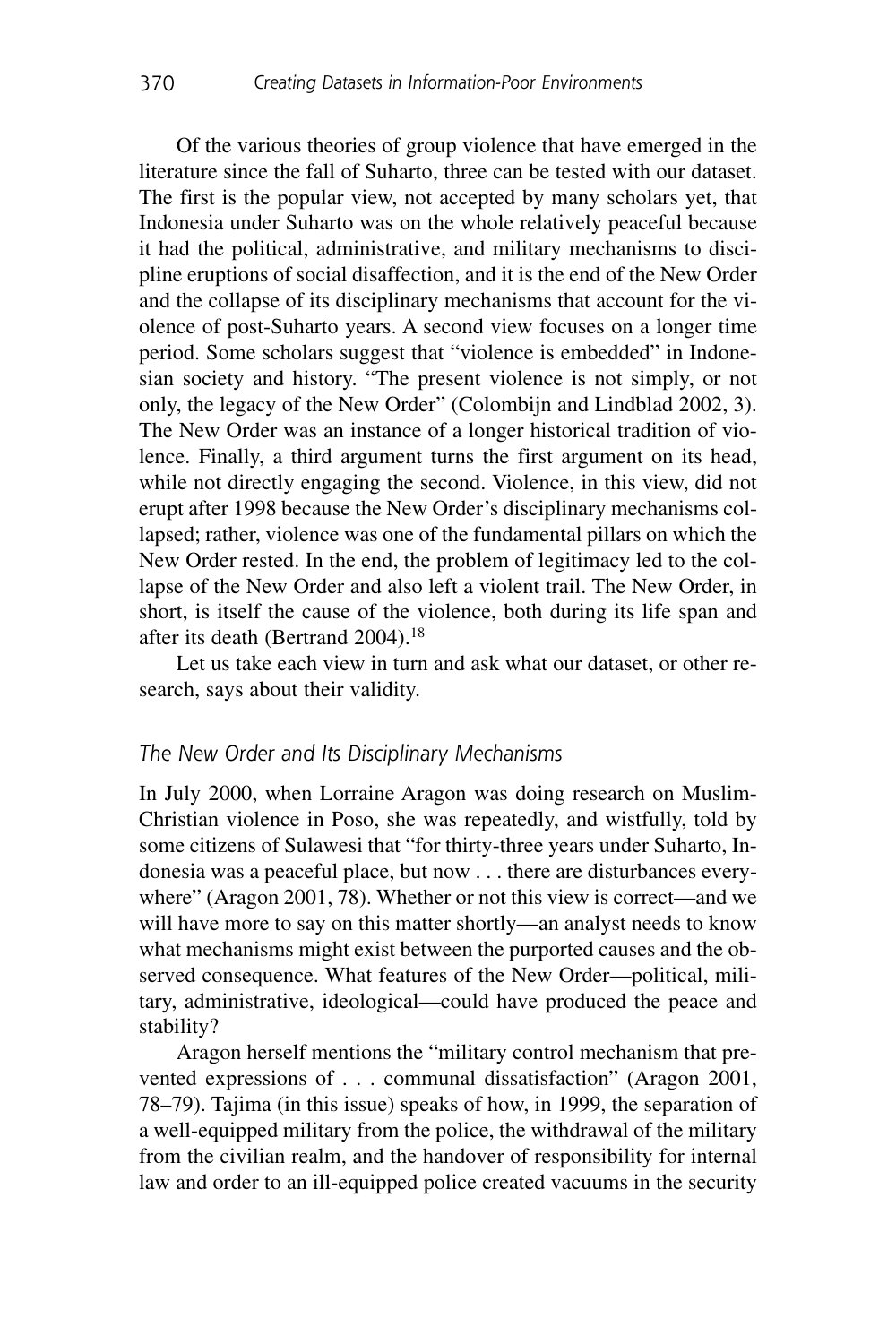environment on the ground, leading to a lot of violence between groups.

Liddle goes a step further and gives the most plausible accounting of the possible mechanisms in the available literature:

There is, particularly at the elite level, a strong Hobbesian streak in the modern Indonesian political culture: the belief that most Indonesians cannot be entrusted with extensive personal liberties or with the right to participate in political life on their own terms but must instead be persuaded or forced in their own interest to accept the superior wisdom of a paternalistic elite. In the late 1960s, as the New Order began to take shape, Suharto took advantage of this belief, offering prosperity and stability in exchange for acceptance of authoritarian government. (Liddle 1999, 37)

A "Hobbesian bargain" thus ensured peace: a heavily state-controlled society that accepted controls on freedom to avoid chaos and end poverty. In the argument above, Liddle is not necessarily laying out his own view but presenting the logic of the conventional wisdom that one often encounters in some elite or intellectual circles in Indonesia.

In order for the core of this argument to hold, one will have to demonstrate that the New Order was indeed peaceful. Presumably, its early roots in the massacre of several hundred thousand Communists in the mid-1960s are not part of the argument, nor are the largely anti-Chinese killings in West Kalimantan in 1967–1973 (Davidson and Kammen 2002; Davidson 2008). Thus, for "the New Order was peaceful" argument to have any validity, we will have to start the empirical examination from the mid-1970s, not before. Was it peaceful after that?

The evidence from the 1990s is contained in our dataset and analyzed in the next section. It shows considerable collective violence. The 1980s, not part of the dataset, present a gory picture, too. Theodore Friend's account taps into new sources for the infamous Tanjung Priok incident (1984) and also goes into the trail of violence it touched off:

After his fourth election (in 1983), Suharto . . . rejected . . . that social organizations religious in nature remain based on their religion and their respective religious beliefs. Instead he said, it was time for Indonesia to consolidate politically, accepting the national ideology, Pancasila, must become the sole basis of all social and political organizations.

When the government, in 1984, sent to the Assembly five draft bills for that purpose, the port area of Tanjung Priok, in North Jakarta, felt especially challenged. Tanjung Priok was populated mostly by men, many of them young, out of school, and out of work. . . . At the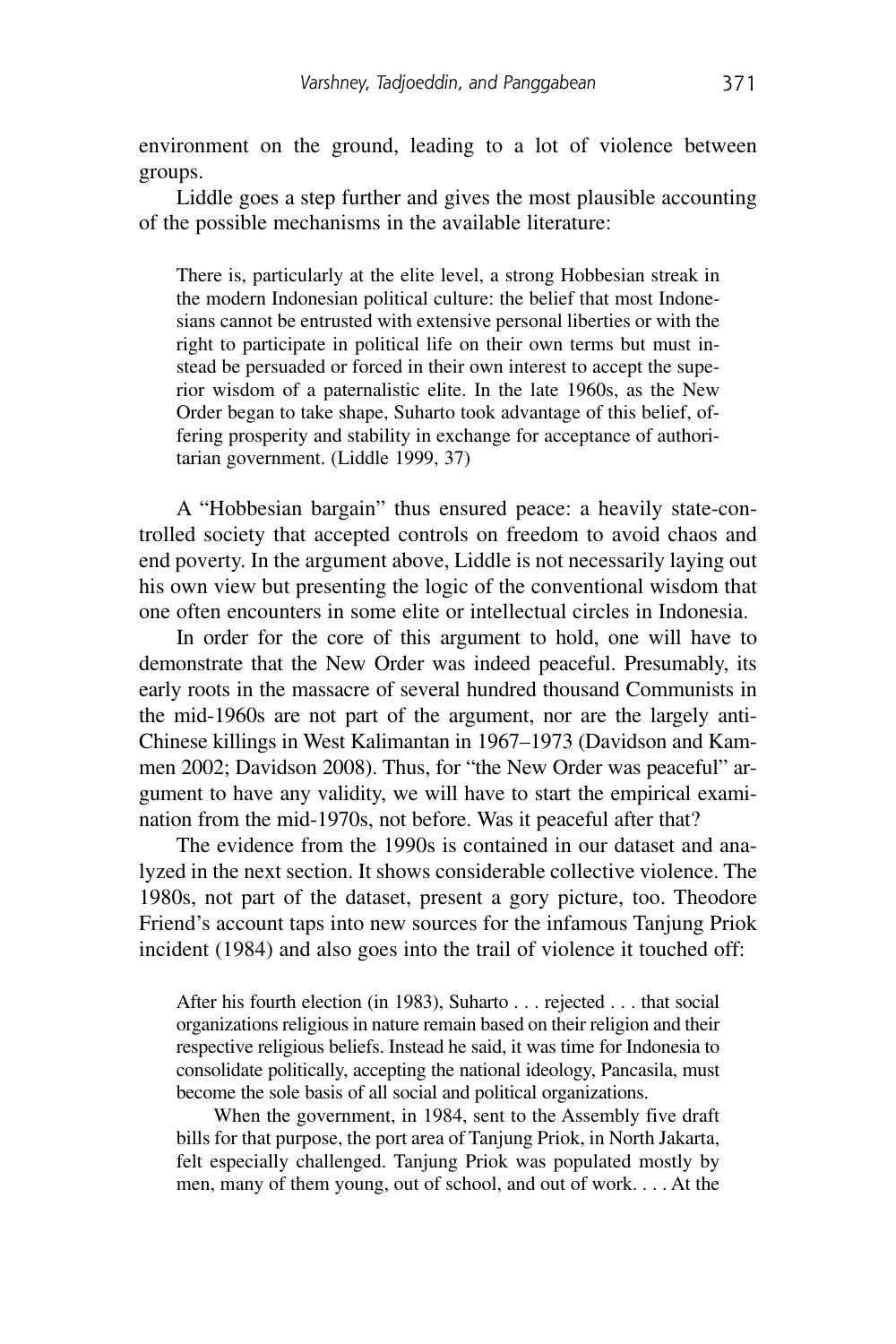urging of the lay preachers . . . this vulnerable group found a noble and uplifting goal in the defense of Islam. . . . .

On September 12, Amir Biki, a student activist in 1966, now prominent in Tanjung Priok, built up a crowd of 1,500 and led a march. . . . Army soldiers blocked the roadway. Armored vehicles and military trucks moved in to the rear, preventing retreat. The crowd surged forward. The soldiers fired into the crowd. . . . In half an hour, perhaps 63 (officials say 18: some say hundreds) were killed and many more severely wounded. (Friend 2003, 190–191)

Why kill so many by blocking both the front and the rear of a demonstration? General Benny Moerdani, the commander of the army at the time, explained:

Toward the end of a generously long interview he appeared to answer a question I had not yet asked, about the management of the Tanjung Priok incident. "I am a soldier," he avowed, uncued by me. "If I am told to shoot, I shoot." I believe he was saying: No one could have ordered me how to handle Tanjung Priok incident except Suharto. (Friend 2003, 194)

Was this an isolated act of violence in the 1980s? Hardly.

There followed a series of fires and explosions in Jakarta: Sarinah Jaya department store in suburban Kebayoran was burned to the ground. . . . Bank Central Asia branches were bombed, killing two. . . . [T]he Marine Corps dump on Jakarta's outskirts began exploding, eventually destroying 1,500 houses, leaving fifteen dead and twenty six wounded. . . .

As a continuing consequence of Tanjung Priok, in July 1985, fires in Jakarta destroyed a major shopping complex, a nine-story office building, and a building housing the state radio and television stations. Clashes arose between the armed forces and groups of aroused Muslims, most notably in Lampung, South Sumatra, in 1989. The estimates of death toll there ran from 41 to over 100. (Friend 2003, 192–193)

Islamic groups, even if peacefully protesting, were not the only targets of state-sponsored violence in the New Order. Labor strikers were also targeted.

In Sidoardjo, south of Surabaya, in May 1993, 500 workers went on strike seeking to implement the East Java governor's edict for a 20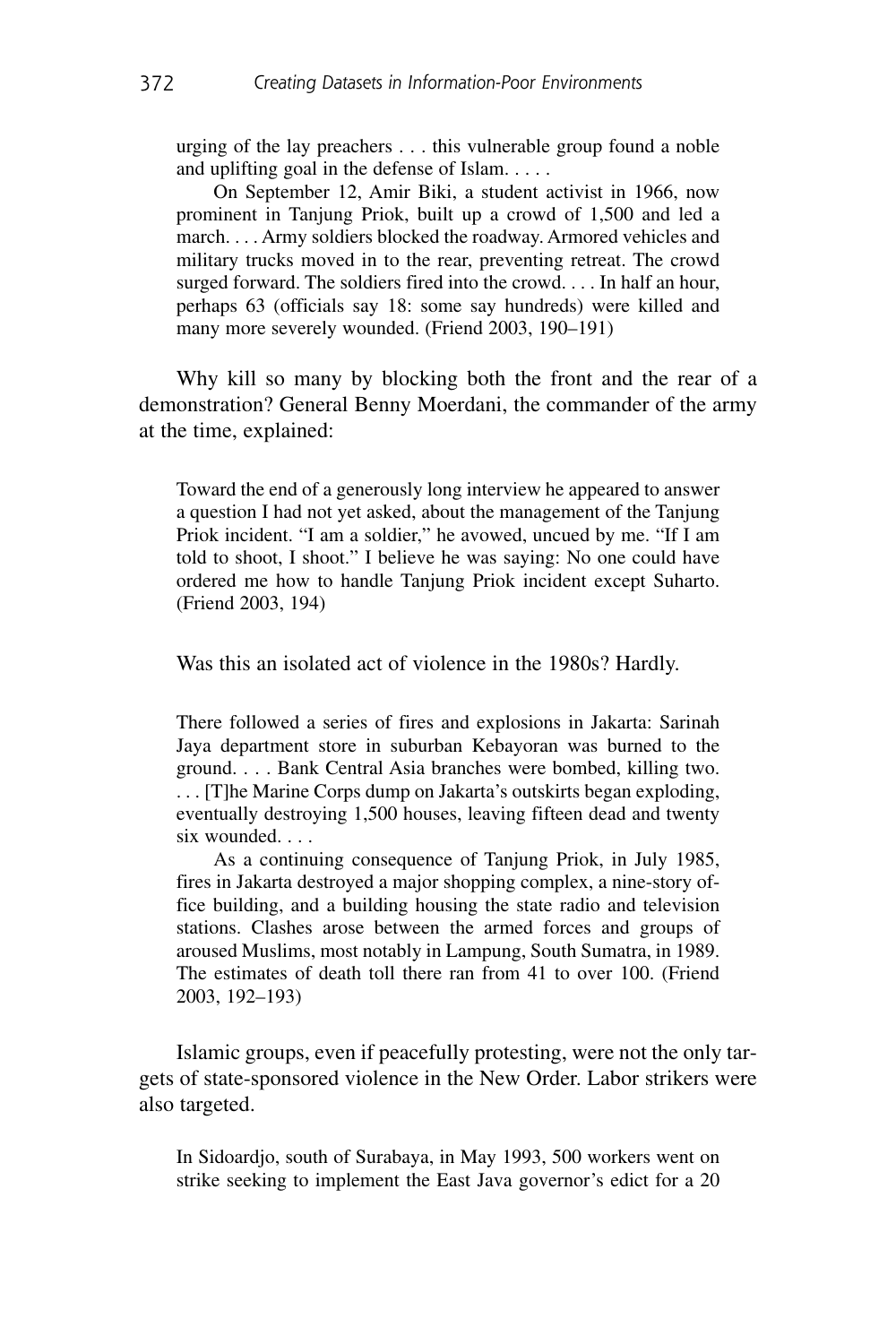per cent raise in wages. . . . The walkout awoke the local military and administration. . . . When thirteen co-workers were interrogated at military headquarters and forced to resign, a young female activist, Marsinah, exclaimed to another group of co-workers that she would take the District Military Command to court. That night she was abducted. On May 8, 1993, her body was found, raped and beaten. The murder had taken place at the army headquarters. (Friend 2003,  $206 - 207$ <sup>19</sup>

It should be noted that in our account in this article, we have not been able to include insurgencies in East Timor, Aceh, and Papua. It is widely accepted that the civil war in East Timor was especially brutal. "A figure of 200,000 deaths in East Timor as a result of the Indonesian occupation has become more or less entrenched as conventional wisdom" (Cribb 2002, 229).<sup>20</sup> Since at no time did East Timor's population exceed 800,000, the proportion killed is remarkably large. Had it been possible to include civil wars in our dataset, much greater violence would have marked our statistical account of the late New Order.

To summarize, the overall picture is, first, not one of peace and, second, state-sponsored violence appears to be a principal mechanism of ensuring order, if not the only one.21 It should, of course, be noted that by virtue of their monopoly over coercion, even Weberian states in modern times have often used coercion to impose order. But the New Order state did not deploy coercion in a law-bound, Weberian style. Force was more brutally used.<sup>22</sup>

### *Violence Embedded in History and Culture?*

Putting the New Order in a historical perspective, some scholars speak of the many episodes of mass violence in the country right through its modern history, arguing that group violence has a long lineage in Indonesia. The New Order was simply the newest link in a long historical chain.

Lynching, or mob justice—an important form of violence in Indonesia—did not all of a sudden erupt after 1998: "In 1904 it was reported from the interior of Central Java that a thief caught red-handed by villagers did not come away alive. . . . Around 1909 witches in Poso (Central Sulawesi) were killed by a small group of young men. . . . In 1882 a pickpocket at the market of Pariaman (West Sumatra) was killed by bystanders. . . . In 1853 the Supreme Court ruled that inhabitants of a house who killed a burglar were not liable to punishment" (Colombijn 2002, 315–316). Others speak of the historical tradition in the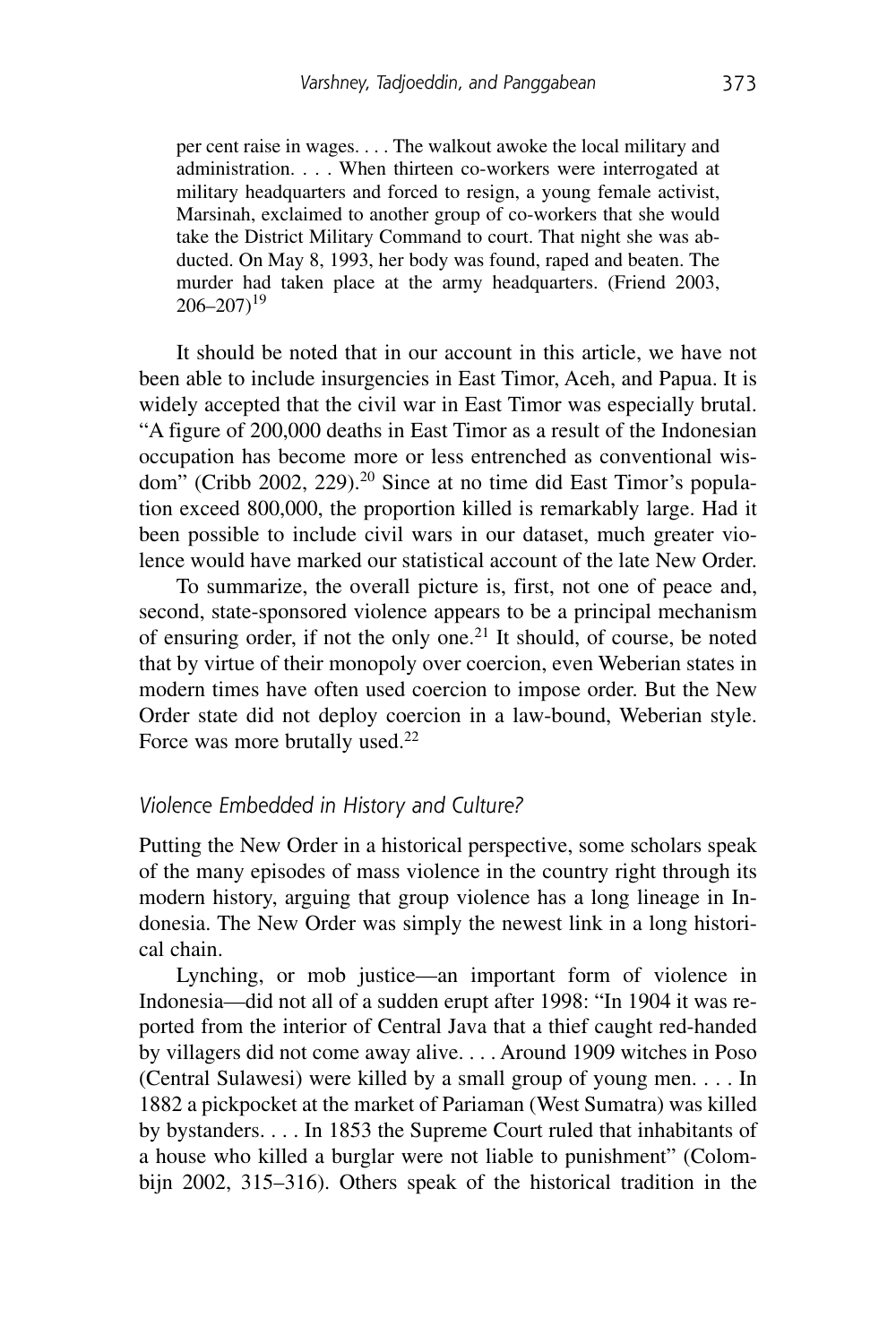Javanese community of "cattle theft, extortion, opium smuggling, violence and especially intimidation" as daily phenomena, and the *Jago* phenomenon, referring to "the local strongmen who, operating in the shadow of the official colonial government during the nineteenth century, in fact controlled the Javanese countryside" (Nordholt 2002, 39).

Benedict Anderson also argues:

Violence in 20th century Indonesia has never been the legitimate monopoly of the state. It has been deployed, under differing circumstances, with differing kinds of legitimation, by revolutionaries, middle classes, villagers, ethnic groups, corporate apparatuses, quasi-official gangsters, the CIA and so on. . . . It is . . . a manifestation of the absence of a Law by which monopoly could be generally justified. . . . Today after three decades of corrupt, cynical and arbitrary dictatorship, under which elites were completely immune to legal punishment, while judges, police, prosecutors, and even defense advocates treated cases simply as commercial transactions, or as political shows of force, very little of (legal) seriousness . . . exists, except among young intellectuals, professionals and middle class reformers. Nothing shows its general marginality better than the spread of vigilante justice, "mob attacks" on police stations and jails, and ever-increasing middle class demands for stepped-up security. These middle classes are quite aware of what has happened here and there to the Chinese, and how "structurally Chinese" they have themselves become. There is not much in modern Indonesian history to give them long-term assurances. (Anderson 2001, 18–19)

Anderson does not suggest that violence is embedded in Indonesian culture, arguing instead that it is the inability of the state to acquire—in the Weberian sense—a legitimate monopoly of violence that accounts for repeated acts of citizen violence. But the picture that emerges is one of frequent episodes of group violence in the modern history of Indonesia.

To be sure, this is a much-needed historical perspective and these arguments are of great intellectual significance. But one serious reservation is in order. If collective violence in Indonesia is as locally concentrated as we argue here, then an intriguing question is left unresolved by this historical perspective. Why did a mere fifteen districts, which contain only 6.5 percent of Indonesia's total population, have as much as 85.5 percent of all deaths in collective violence (short of civil wars) between 1990 and 2003? Why did so many either remain quiet or witness only small acts of violence? Clearly, even if the overall violence is great, the intra-Indonesian variation is so substantial that an argument about a "stubborn culture of violence" needs serious local or re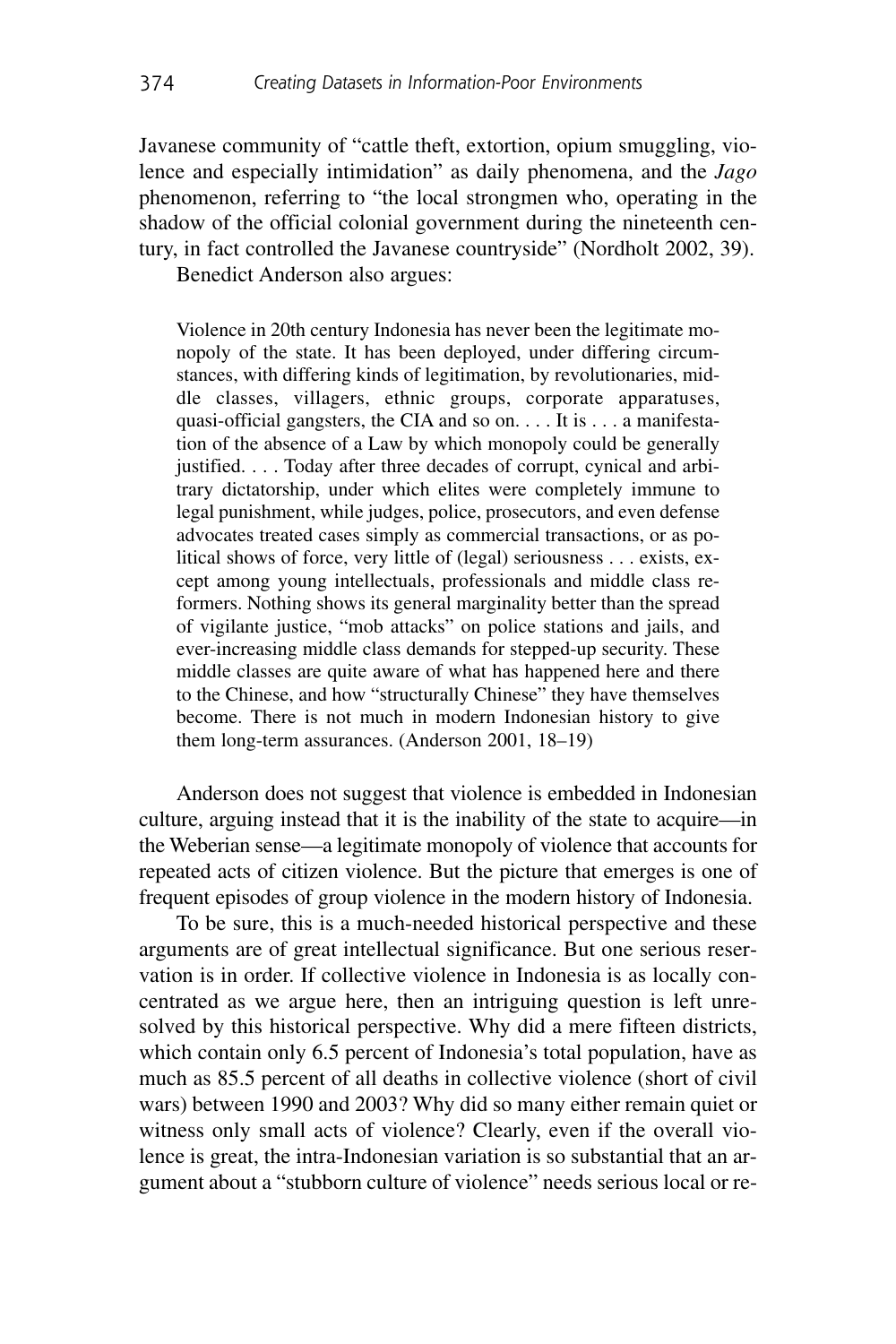gional adjustments. The remarkable variations suggest that despite such history and despite the absence of a tradition of rule of law, large parts of Indonesia were able to live their life quite peacefully in the 1990s. Both mechanisms—those sustaining violence and those preventing violence—appear to have been present.

### *Critical Junctures and the Violence of the New Order*

The third argument focuses on the institutions of the New Order and seeks to show how at certain "critical junctures," including, as it turned out, the 1990s, institutional change or its possibility led to a great deal of violence. This perspective also draws linkages between the violence of recent years and the institutions and policies of the New Order, suggesting how the authoritarianism of the New Order produced the violence that accompanied its demise and what followed thereafter.

Jacques Bertrand (2004; also this issue) argues that the institutions of the New Order created profound social and political exclusions: Dayaks and Papuans on grounds of lack of modernity, the Chinese for lack of indigenousness, the East Timorese for historical reasons, and Islam on grounds of ideology. At a fundamental level, coercion is necessary to sustain such a variety of exclusions. Coercion, however, cannot keep a system going forever. Especially at critical junctures, violence in response to these exclusions, or in justification of them, is more or less inevitable.

Critical junctures are defined by Bertrand as those moments when, due to a variety of reasons, a political system comes under strain and begins to lose, or loses, its legitimacy and when group dynamics between the winners and losers of the existing system—starts to change. The New Order's renegotiation with Islam in the early 1990s was one such moment, and it led to a change in Muslim-Christian relations. The declining legitimacy of the system by the mid-1990s was yet another moment of violent group renegotiation.

A great merit of this argument is its focus on the institutional characteristics of the New Order and its ability to demonstrate how some groups were clearly excluded from the institutions of power and had no normal ways of reversing such exclusions. The group-specific nature of the argument allows it to show why only some groups were the targets, or perpetrators, of attacks; why violence was concentrated in some geographical regions of Indonesia; and why violence was not more generalized. The argument also gives a good account of the timing of violence**.**

Our dataset, however, does raise some issues for this argument. If violence was *locally*, not simply *regionally*, concentrated, we would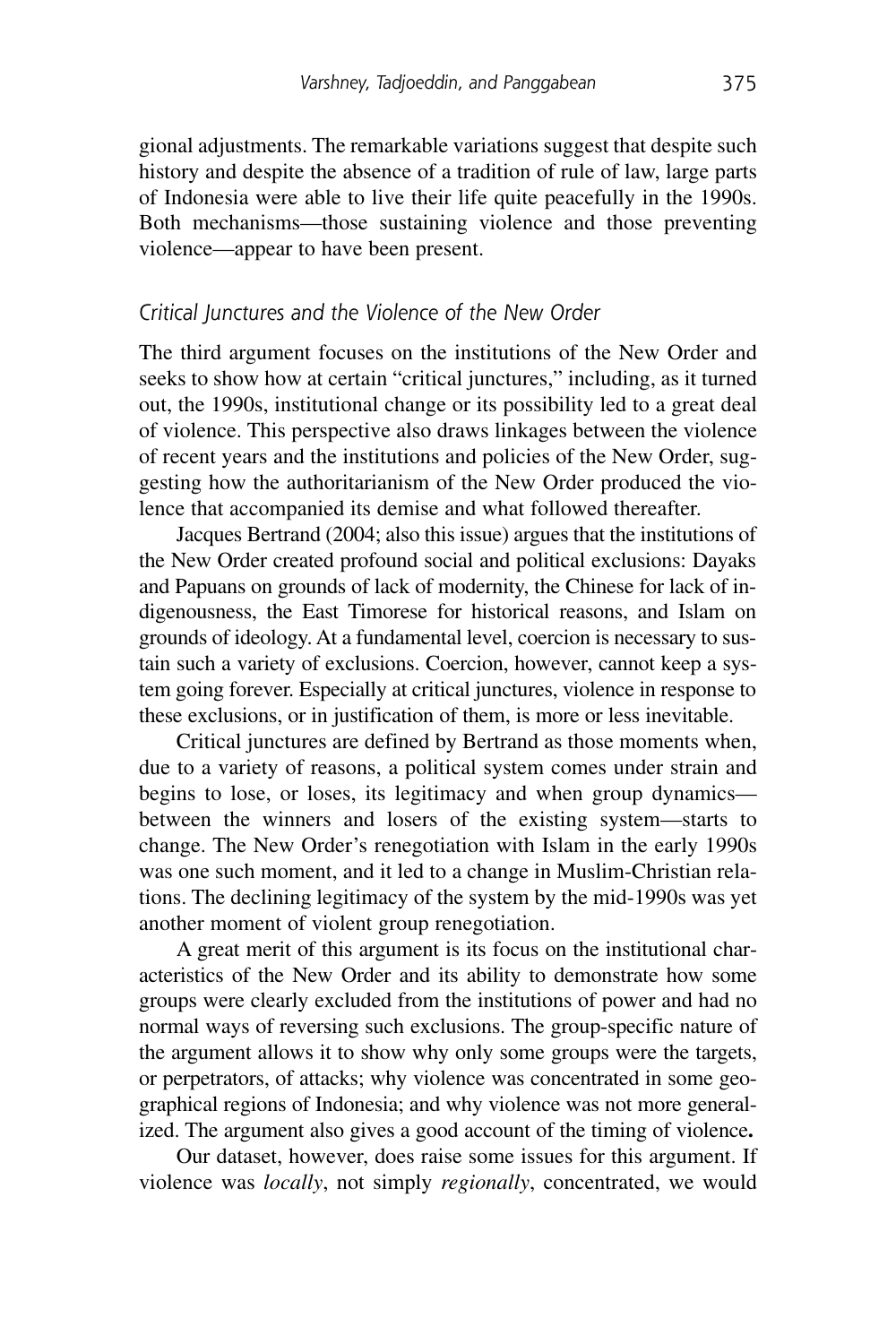need to go beyond an argument that focuses entirely on groups and provinces. In 1998, the Chinese were targeted in some parts of Indonesia, not everywhere they lived—especially not in West Kalimantan, where a great deal of anti-Chinese violence took place during the decade after Suharto's rise to power (Davidson 2008). Similarly, despite what should have been a changing relationship everywhere between Muslims and Christians as a result of Suharto permitting a greater role to Islam in the power structure, Muslim-Christian violence took place primarily in the Malukus, in parts of Central Sulawesi, and in some towns of Java. Much of Central Sulawesi and almost all of North Sulawesi remained quiet, in addition to several other parts where both Muslims and Christians live in large numbers.

Once we recognize these particularities, in our analytic focus we not only will have to stress changes that the New Order brought about at a systemic level, or how exclusionary its policies with respect to some groups and geographical regions were, but we will also have to incorporate into our explanations the local differences existing within such regions or groups that presumably kept many towns or districts peaceful, even as violence broke out elsewhere in the region. Institutional factors at the national or regional level are best viewed as sparks, which were turned into fires in some places, not others.<sup>23</sup> The transformation of sparks into fires would not have come about without some local-level factors, which need to be identified**.**

### **Results**

Let us first briefly note the differences between Database I (Tadjoeddin 2002) and Database II, the basis of our analysis here. Our hunch about the utility of provincial newspapers was right. For the period 1990–2001, in fourteen provinces, we have 10,402 deaths in Database II, more than twice as many as in Database I, where the total was 4,662 deaths. It should be clear that for conflict, if not for other subjects*, Kompas* cannot be viewed as a journal of record for all of Indonesia.24

### *National Trends*

Let us now look at the broad national trends. Figure 2 shows the aggregate picture. The years 1997–2001 have been the most violent, but it should be noted that high levels of collective violence were in evidence more than a year before the May 1998 events that caught the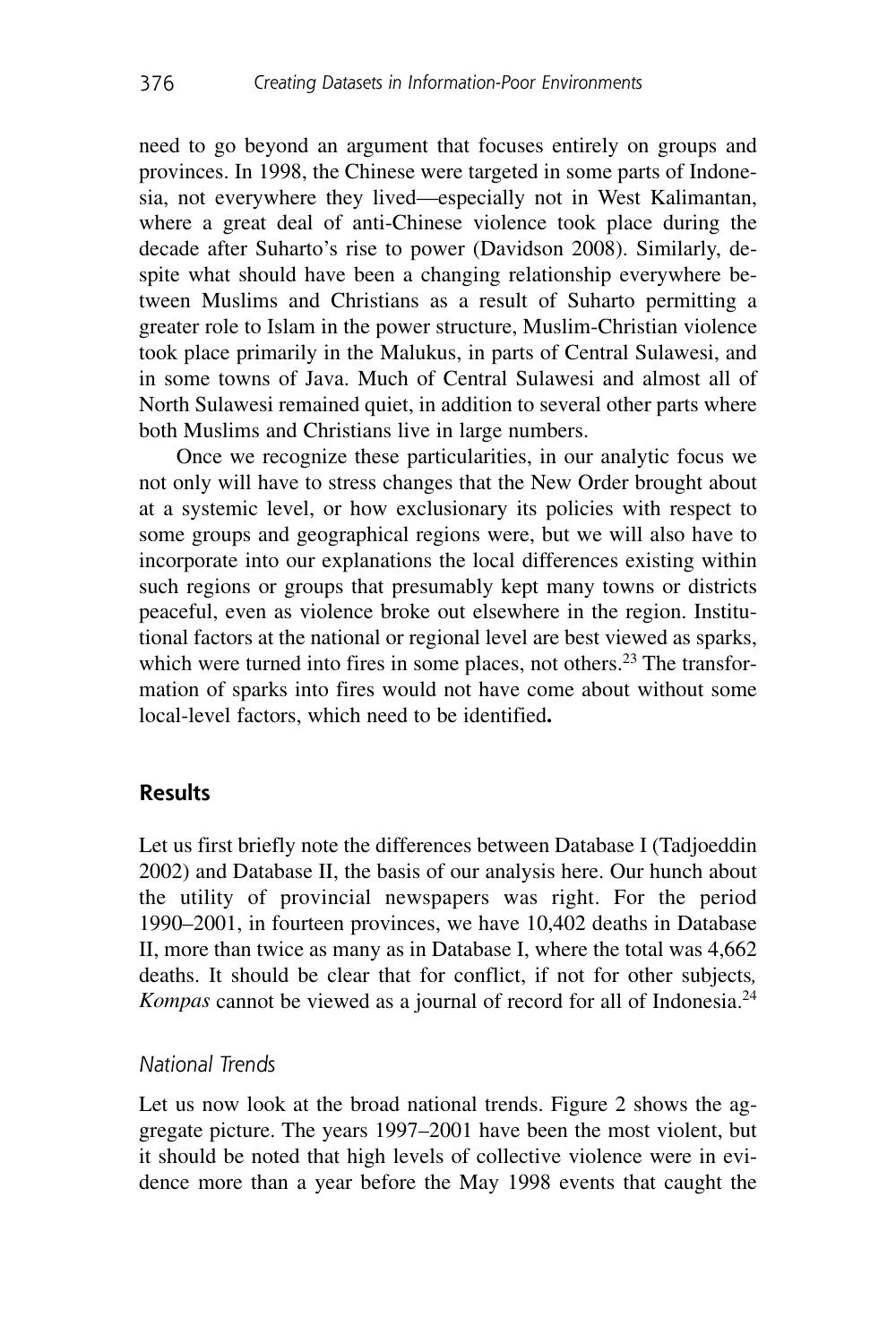

**Figure 2 Deaths and Incidents of Collective Violence in Indonesia, 1990–2003**

world's attention. The Madurese-Dayak conflict began in West Kalimantan in December 1996, acquiring huge proportions in 1997, killing over a thousand people.<sup>25</sup>

Let us now turn to a question already posed in the previous section: How much violence took place during the late New Order? This question, of course, raises a prior issue: If we treat 1990 as the beginning of the late New Order, when did the New Order really end—on May 22, 1998, when Suharto formally resigned, or on May 13, 1998, when virtually uncontrolled anti-Chinese violence erupted in several parts of the country, especially in the capital city? If we suppose that the May 22 resignation of Suharto ended the New Order, both formally and in actuality, then much of the May 1998 violence would have to be included in our assessment as part of the rioting that took place before the end of the New Order. But if we treat the May 1998 incidents as exceptional, for those were one of the principal immediate causes of the end of the New Order, we will have to find another, more "normal" dividing line, as it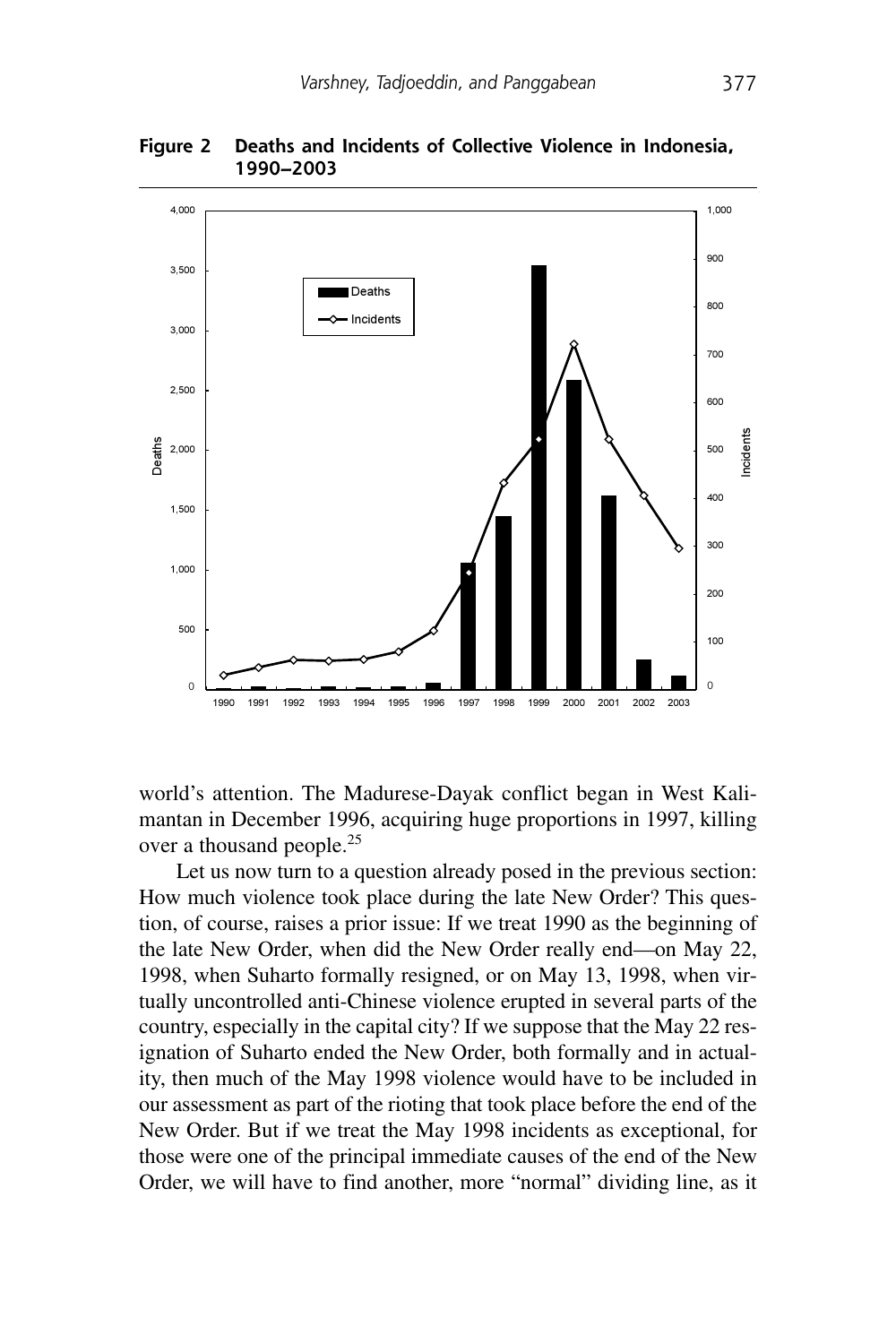were. There are no good and well-known theoretical ways of selecting a normal cutoff point on a matter like this.

In the absence of a theoretically obvious dividing line, let us first see the results with various possible cutoff points (Table 1). If April 30, 1998, is taken as the cutoff point—before the exceptionally high violence of May 1998 erupted—the late New Order shares of deaths and incidents are 11.5 and 22.3 percent, respectively. If, however, we stick to May 22, 1998, as a dividing line, the late New Order share shoots up to 23.0 percent of all deaths and 23.5 percent of all incidents.

Whichever cutoff one picks, the late New Order was simply not peaceful. Even the lower estimate—11.5 percent of all deaths—records 1,214 deaths and 707 incidents. We should also note that although enough care has been taken to make our statistics as reflective of the realities as possible for the 1990–1997 period, we know that Indonesia's newspapers have been remarkably free since the end of the New Order and that they were less free before. Thus, one has to take seriously the possibility that despite our best efforts, our figures for 1990–1997 could be an underestimate.

Two more considerations are relevant for our assessment of whether the New Order was peaceful. First, we should also think of the violence not covered in this dataset. The civil wars in Aceh and Papua, and especially in East Timor, produced many deaths. In the 1990s, there were two particularly brutal episodes in East Timor. In one of them, "on 12 November 1991 Indonesian forces shot and killed between 100 and 180 East Timorese at a funeral in Santa Cruz Cemetery in Dili" (Cribb 2002, 228). The second episode consisted of a large number of killings and property destruction by pro-Indonesia militia, some allied with the Indonesian military, after East Timor voted for independence in August 1999 (Kammen 2001). Estimates of casualties after the independence

|                              |       | Deaths |       |      |     | Incidents                                                     |       |      |
|------------------------------|-------|--------|-------|------|-----|---------------------------------------------------------------|-------|------|
| Cutoff<br>Points             |       |        |       |      |     | Pre Percentage Post Percentage Pre Percentage Post Percentage |       |      |
| April 30, 1,242 11.5<br>1998 |       |        | 9,516 | 88.5 | 804 | 22.3                                                          | 2.804 | 77.7 |
| May 21,<br>1998              | 2,473 | 23.0   | 8,285 | 77.0 | 848 | 23.5                                                          | 2.760 | 76.5 |

**Table 1 New Order and After: Collective Violence in Indonesia, 1990–2003**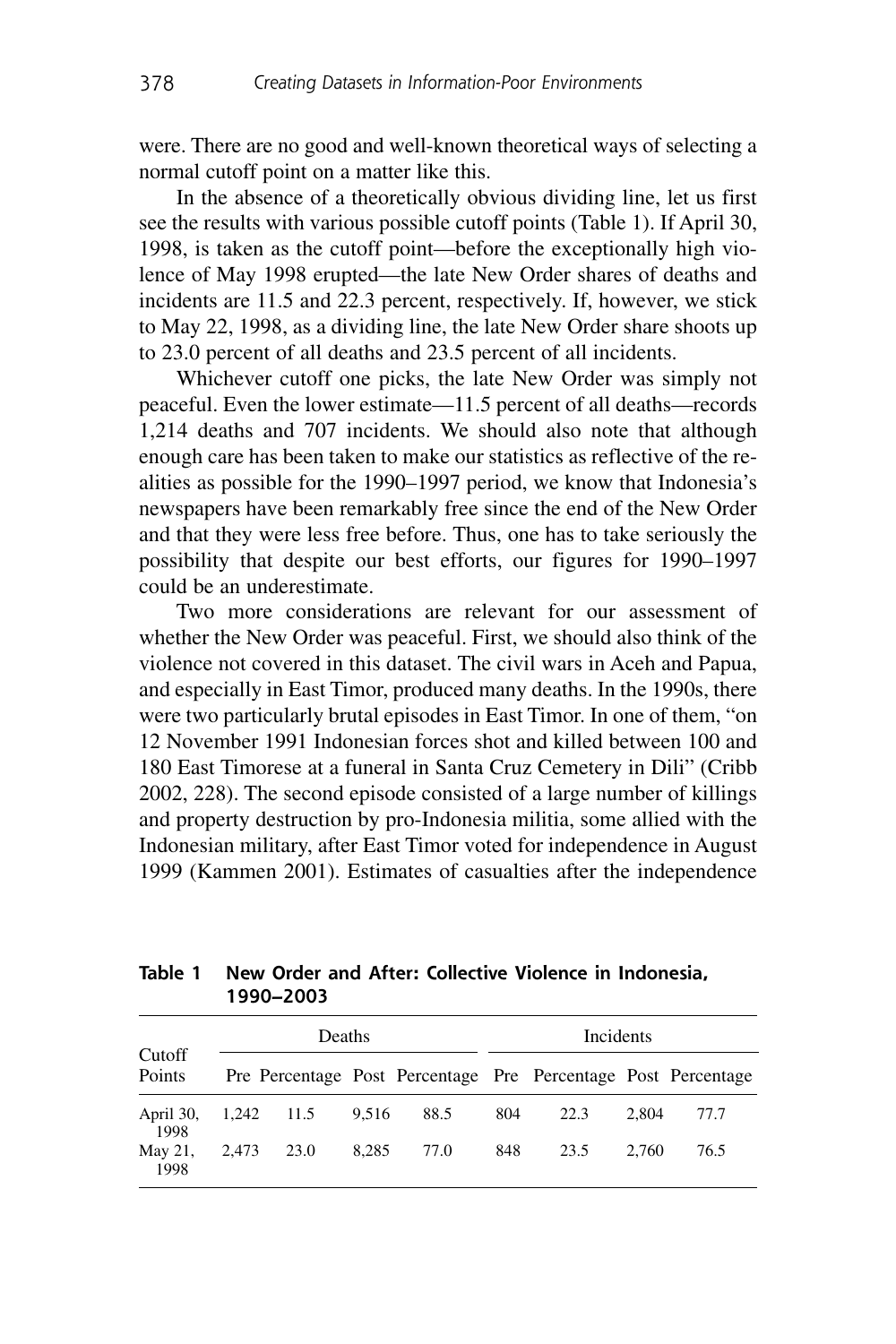vote vary from 1,200 to 1,500. In addition, approximately 550,000 people were forced to migrate.26

It is always hard to estimate the exact magnitude of deaths in civil wars and insurgencies. But we do know that, on the whole, insurgencies tend to be more violent than riots (Kalyvas 2006). According to an admittedly conservative estimate, "a rough estimate for the toll of deadly violence associated with Indonesia's transition of 1998 is almost 19,000 victims, of which over half died due to communal conflict and most of the remainder in secessionist violence" (van Klinken 2007, 4). The latter figures could well be higher.

Second, as Bertrand (2004) argues, if the post-1998 violence is in large measure, if not entirely, a legacy of the New Order, the question of the formal *share* of the New Order in the overall collective violence is less important than its *role* in precipitating as well as perpetrating violence. In other words, the violence of the New Order, analytically speaking, did not end with its formal demise in May 1998. Its terrible effects continued even after its death.

# *Disaggregating Violence*

Let us now look at some specific features of the overall picture of violence. If we go by categories of violence—ethnocommunal, state versus community, economic, other—a striking finding emerges. Ethnocommunal violence accounts for only 16.6 percent of all incidents of violence, but its share of deaths is almost 89.3 percent. That essentially means that an ethnocommunal form of group violence is not very common in Indonesia, but when it does take place, it is much more deadly than other forms of violence. The incidence of economic and state versus community clashes is not far behind that of ethnocommunal strife, but the magnitude of deaths associated with them is a great deal smaller (Table 2**)**.

Within the category of ethnocommunal violence, some further distributions are noteworthy. Interreligious violence has caused the largest

| Category             | Deaths | Percentage | Incidents | Percentage |
|----------------------|--------|------------|-----------|------------|
| Ethnocommunal        | 9.612  | 89.3       | 599       | 16.6       |
| State-community      | 105    | 1.0        | 423       | 11.7       |
| Economic             | 78     | 0.7        | 444       | 12.3       |
| Other                | 963    | 9.0        | 2,142     | 59.4       |
| Total (14 provinces) | 10,758 | 100.0      | 3,608     | 100.0      |

**Table 2 Collective Violence in Indonesia, 1990–2003, by Category**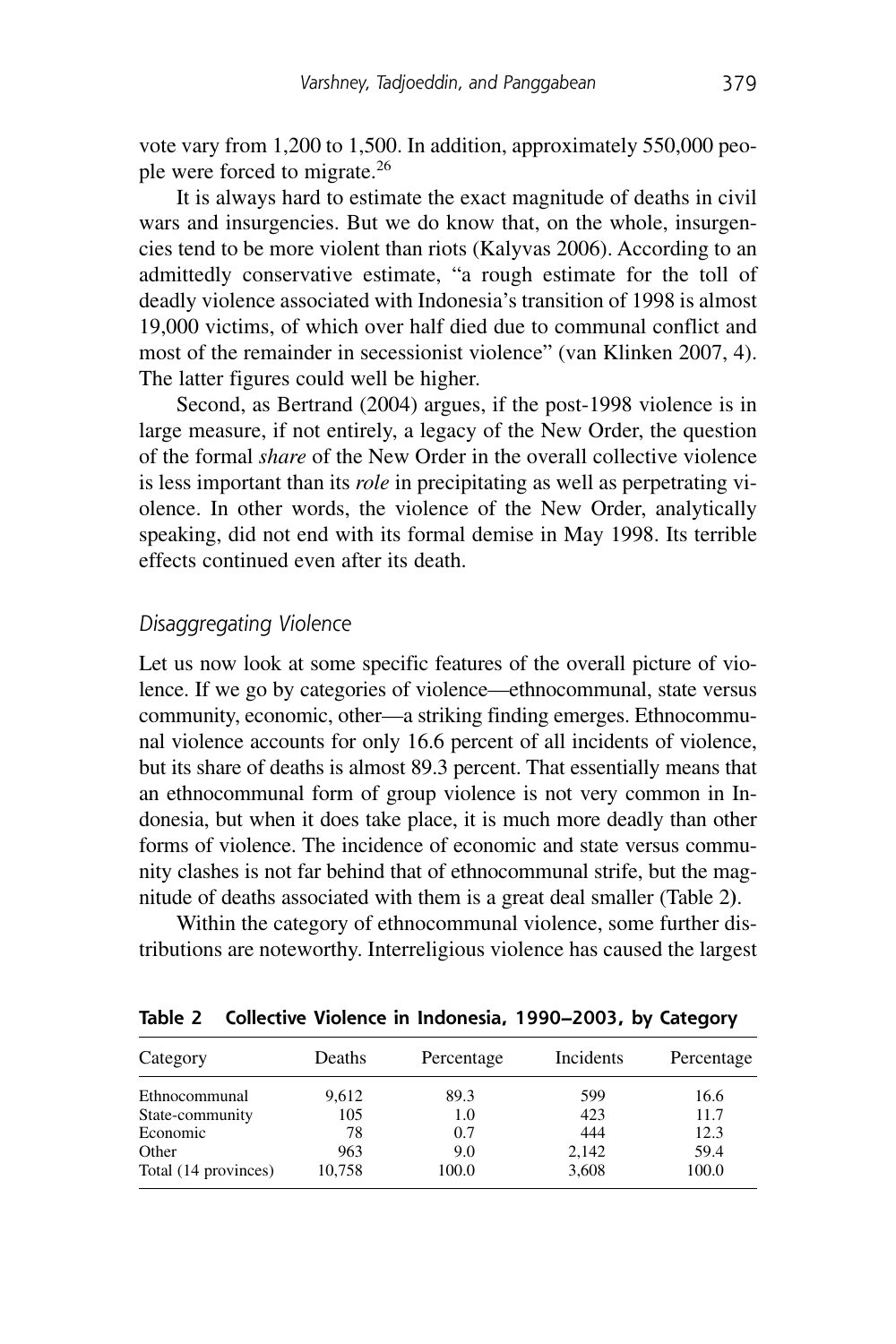destruction of lives, followed by interethnic conflict. The three biggest takers of lives in Indonesia are Muslim-Christian, Madurese-Dayak/ Malay, $27$  and anti-Chinese violence, suggesting that these three have been the greatest cleavages of Indonesian society, at least since 1990 (Table 3).28

Two other patterns are noteworthy. While Madurese-Dayak riots, both in their frequency and intensity, were not affected by the end of the Suharto era in 1998 (Figure 3), the other two big cleavages show a contrasting pattern. There was very little deadly anti-Chinese violence after the fall of Suharto in 1998 (Figure 4)—the major exception being a rather big incident in Riau in February 2001, triggered by a gambling dispute.29 Contrariwise, as Figure 5 shows, most of the deadly Muslim-Christian strife took place after 1998.

Did Muslim-Christian violence not exist at all before 1998? To be sure, there were many Muslim-Christian clashes before 1998. They have been recorded in the literature as well as in our dataset, especially the incidents in 1996–1997 in Tasikmalaya (West Java), Banjarmasin (South Kalimantan), Situbondo (East Java), and Ujung Pandang (South Sulawesi).<sup>30</sup> Theodore Friend also notes that during 1992–1997, roughly 500 churches, an average of 100 churches a year, were burned (Friend 2003, 299). Muslim-Christian violence before 1998 led to very few deaths, but it inflicted a lot of damage on buildings and property, both private and public. Since 1998, a significantly large loss of lives has been added to the property destruction. Muslim-Christian violence, which began well before the end of the New Order, is therefore not a post-1998 phenomenon. It simply changed its form after 1998, becoming more fatal.

| Deaths | Percentage | Incidents | Percentage |
|--------|------------|-----------|------------|
| 4,122  | 43         | 140       | 23         |
| 1,259  | 13         | 32        |            |
| 2,764  | 29         | 70        | 12         |
| 99     |            | 38        | 6          |
| 5,452  | 57         | 433       | 72         |
| 38     |            | 26        |            |
| 38     |            | 22        |            |
|        |            |           |            |
| 9.612  | 100        | 599       | 100        |
|        |            |           |            |

#### **Table 3 Distribution of Ethnocommunal Violence in Indonesia, 1990–2003**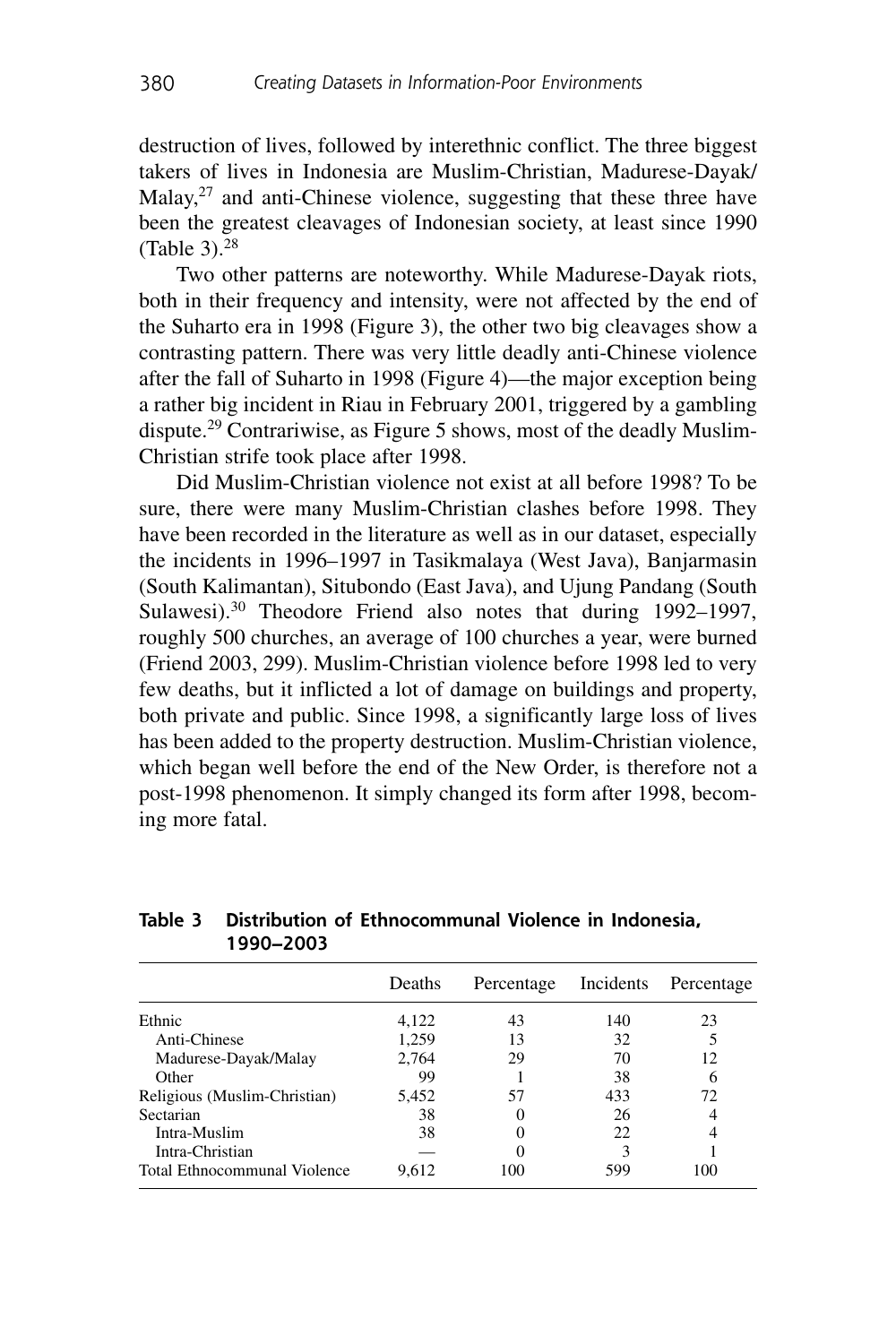Figure 3 **Figure 3 Madurese vs. Dayak/Malay Violence, 1990–2003**



Figure 4 **Figure 4 Anti-Chinese Violence, 1990–2003**



Whether or not Indonesia also had Muslim-Christian violence in the 1970s and 1980s remains unclear. Bertrand (2004) and Robert Hefner (2000) suggest the possibility that the rise of violence in the 1990s is linked to Suharto's embrace of Islam and of Muslim intellectuals in the late 1980s. In a similar fashion, one can say that while anti-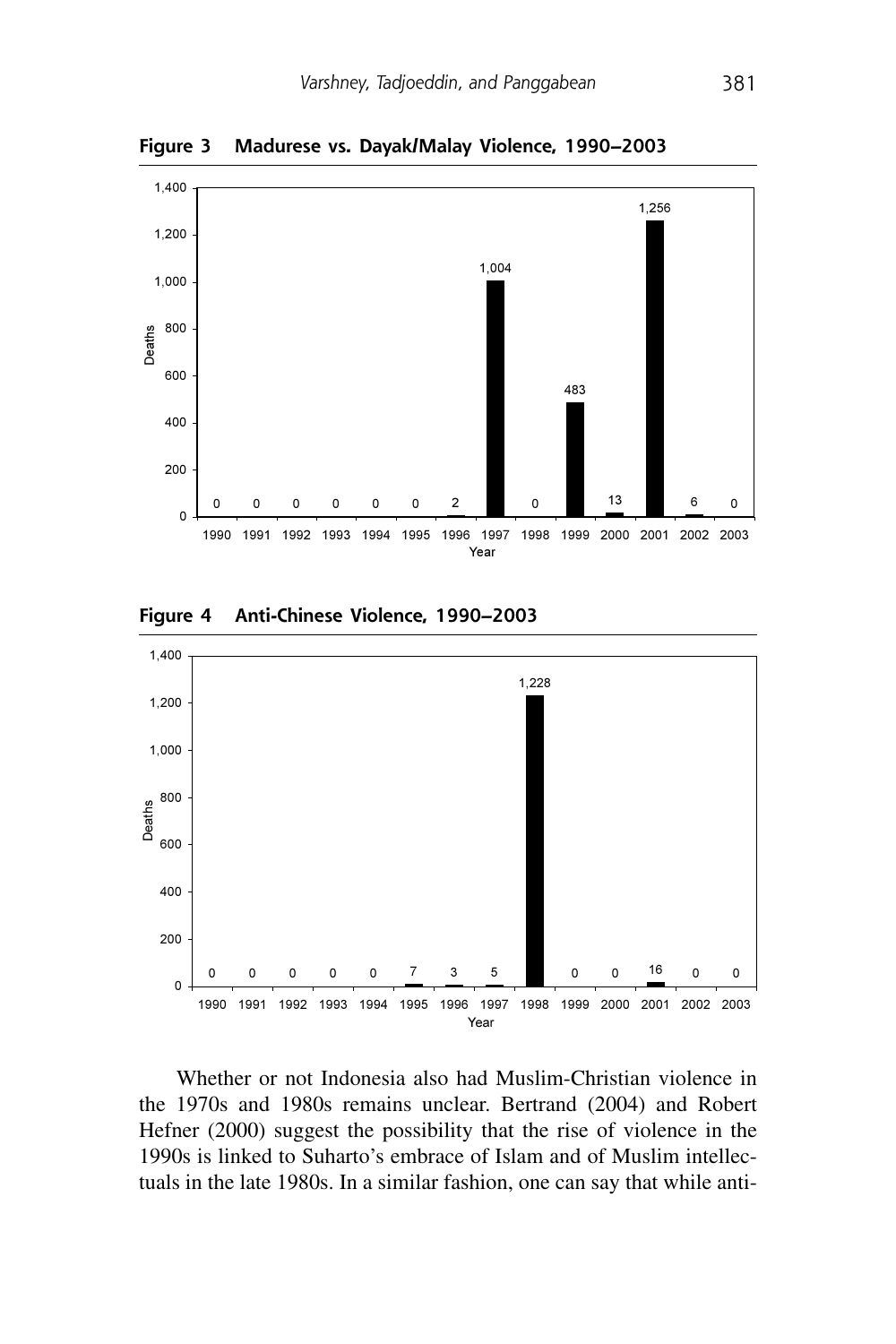

**Figure 5 Muslim-Christian Violence, 1990–2003**

Chinese violence has a long tradition in Indonesia (Coppel 1983), its decline after May 1998 may well have something to do with the peculiar position occupied by the Chinese during the New Order.

In Anderson's well-known formulation, the New Order allowed the Chinese to flourish economically, but it politically marginalized them (Anderson 1990).<sup>31</sup> We know from the larger comparative literature that such combinations of economic privilege and political marginality make a group extremely vulnerable: their riches are resented, but they have no political, legal, or institutional protection when resentments against their riches rise. Structural ambivalences of this kind have often been associated with explosive violence in several parts of the world: other than the Chinese under the New Order, the Indians in East Africa in the 1960s and 1970s are a case in point. While it would be foolhardy to predict that anti-Chinese violence has come to an end, the possibility that the end of a political system that gave the Chinese such an ambivalent position in the structure of political power and economic privilege has something to do with the recent decline is sufficiently analytically intriguing to require further thought.<sup>32</sup>

### *Provincial Distribution of Violence*

The provincial distribution of group violence in Indonesia has two notable features. First, in terms of deaths, as is well known, North Maluku,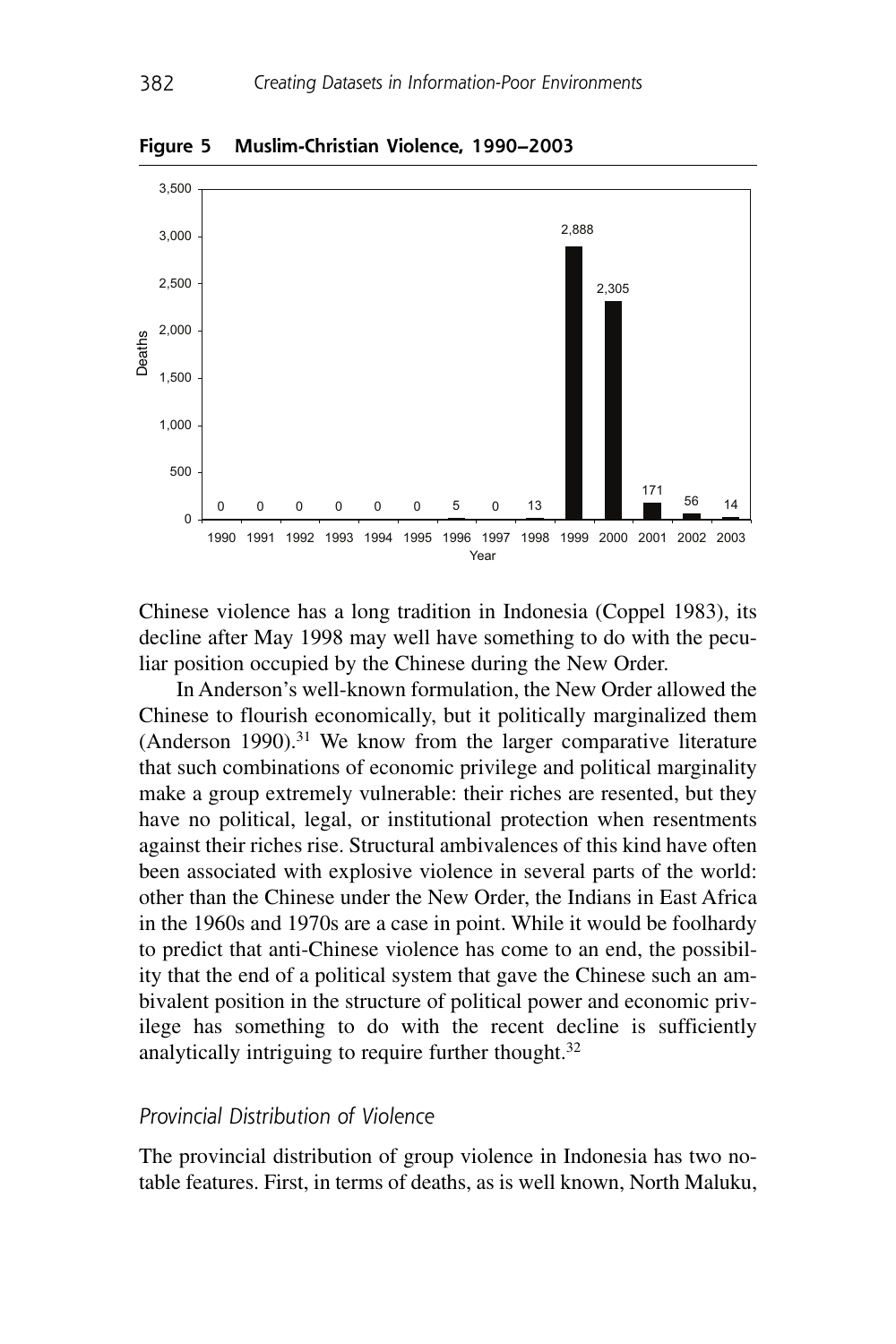Maluku, Jakarta, and West and Central Kalimantan have been the worst provinces, but it is less well known that these are not the provinces with the highest number of incidents (Table 4). Java has the highest number of incidents, mostly small. Java appears to have much more routine group violence than any other part of Indonesia. This may, in part, be construed as an artifact of Java's size, which accounts for roughly 40 percent of Indonesia's total population. However, it should be noted that a bigger province could well be more peaceful than a smaller one. Though elsewhere *town* size appears to have a positive relationship with violence (Varshney 2002), we have no theory or evidence to conclude that *province* size and violence are integrally connected.

Second, as Table 5 shows, of all provinces, Java also has the largest number of incidents falling in the "Other" category (69.9 percent). The sheer size of a residual category in the Javanese case requires that we break it up and look inside. The three largest subcategories in terms of death and incidents are *dukun santet* (killings of persons who allegedly practice *santet*/black magic), intervillage or intergroup brawls, and vigilante killings (called "popular justice" killings in our database).

Indeed, if we wish to identify the routine forms of conflict in Java, another exercise seems to be necessary. We know that in terms of deaths, most ethnocommunal violence in Java took place in one week in May 1998, so to get more normal patterns of violence, we may wish to leave

|                    |        | Database II |           |            |
|--------------------|--------|-------------|-----------|------------|
| Province           | Deaths | Percentage  | Incidents | Percentage |
| North Maluku       | 2,794  | 25.0        | 72        | 1.7        |
| Maluku             | 2,046  | 18.3        | 332       | 7.8        |
| West Kalimantan    | 1,515  | 13.6        | 78        | 1.8        |
| Jakarta            | 1,322  | 11.8        | 178       | 4.2        |
| Central Kalimantan | 1,284  | 11.5        | 62        | 1.5        |
| Central Sulawesi   | 669    | 6.0         | 101       | 2.4        |
| West Java          | 256    | 2.3         | 871       | 20.4       |
| East Java          | 254    | 2.3         | 655       | 15.3       |
| Central Java       | 165    | 1.5         | 506       | 11.9       |
| South Sulawesi     | 118    | 1.1         | 223       | 5.2        |
| West Nusatenggara  | 109    | 1.0         | 198       | 4.6        |
| Riau               | 100    | 0.9         | 165       | 3.9        |
| East Nusatenggara  | 89     | 0.8         | 55        | 1.3        |
| <b>Banten</b>      | 37     | 0.3         | 112       | 2.6        |
| Total              | 10.758 | 96.4        | 3,608     | 84.5       |

**Table 4 Collective Violence in Indonesia, 1990–2003: Provincial Distribution**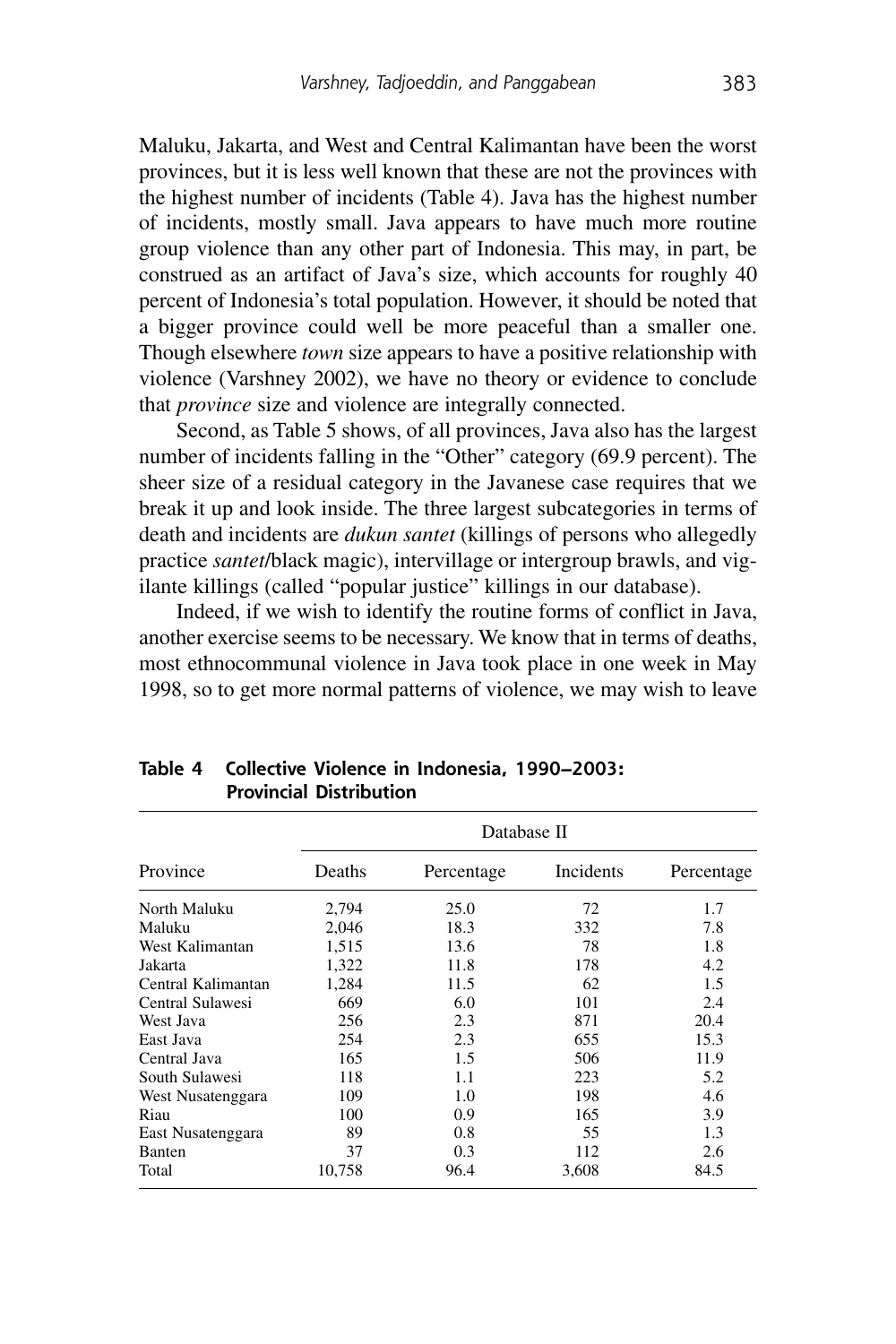| Category                           | Deaths | Percentage | Incidents | Percentage |
|------------------------------------|--------|------------|-----------|------------|
| Ethnocommunal                      | 1.247  | 61.3       | 54        | 2.3        |
| State-community                    | 54     | 2.7        | 282       | 12.1       |
| Economic                           | 24     | 1.2        | 362       | 15.6       |
| Other                              | 709    | 34.9       | 1,624     | 69.9       |
| Dukun santet                       | 256    | 12.6       | 200       | 8.6        |
| Intergroup/<br>intervillage brawls | 176    | 8.7        | 478       | 20.6       |
| "Popular justice"                  | 147    | 7.2        | 448       | 19.3       |
| Total                              | 2.034  | 100        | 2,322     | 100        |

**Table 5 Collective Violence in Java, 1990–2003** 

#### **Table 6 Collective Violence in Java, 1990–2003 (excluding May 1998 anti-Chinese riots in Jakarta and Solo)**

| Category                           | Deaths | Percentage | Incidents | Percentage |
|------------------------------------|--------|------------|-----------|------------|
| Ethnocommunal                      | 26     | 3          | 52        |            |
| State-community                    | 54     |            | 282       | 12         |
| Economic                           | 24     |            | 362       | 16         |
| Other                              | 709    | 87         | 1,624     | 70         |
| Dukun santet                       | 256    | 31         | 200       | 9          |
| Intergroup/<br>intervillage brawls | 176    | 22         | 478       | 21         |
| "Popular justice"                  | 147    | 18         | 448       | 19         |
| Total                              | 813    | 100        | 2,320     | 100        |

out the May 1998 incidents of Jakarta and Solo altogether. We do so in Table 6. Java's primary everyday conflicts are not ethnocommunal but are centered on santet, intergroup/intervillage brawls, and vigilante justice, accounting for 87 percent of all deaths. Indeed, if we treat santet killings as part of vigilante (or "popular justice") violence—in that the person allegedly practicing black magic is killed by a group for bringing undue harm—then the share of vigilantism is even higher.

In the existing accounts of group conflict in Java, the anti-Chinese violence and Muslim-Christian clashes, especially in 1995–1997, have dominated the discussion (Purdey 2006: Mas'oed, Maksum, and Soehadha 2000; Sidel 2006). In Java, both of these conflicts, while fatal in a big way, are primarily episodic in nature, whereas santet, vigilantism, and intervillage and intergroup brawls are the routine forms of group violence. Given our earlier analysis, these conclusions also apply to Indonesia in general. Ethnocommunal violence is deadly, but episodic.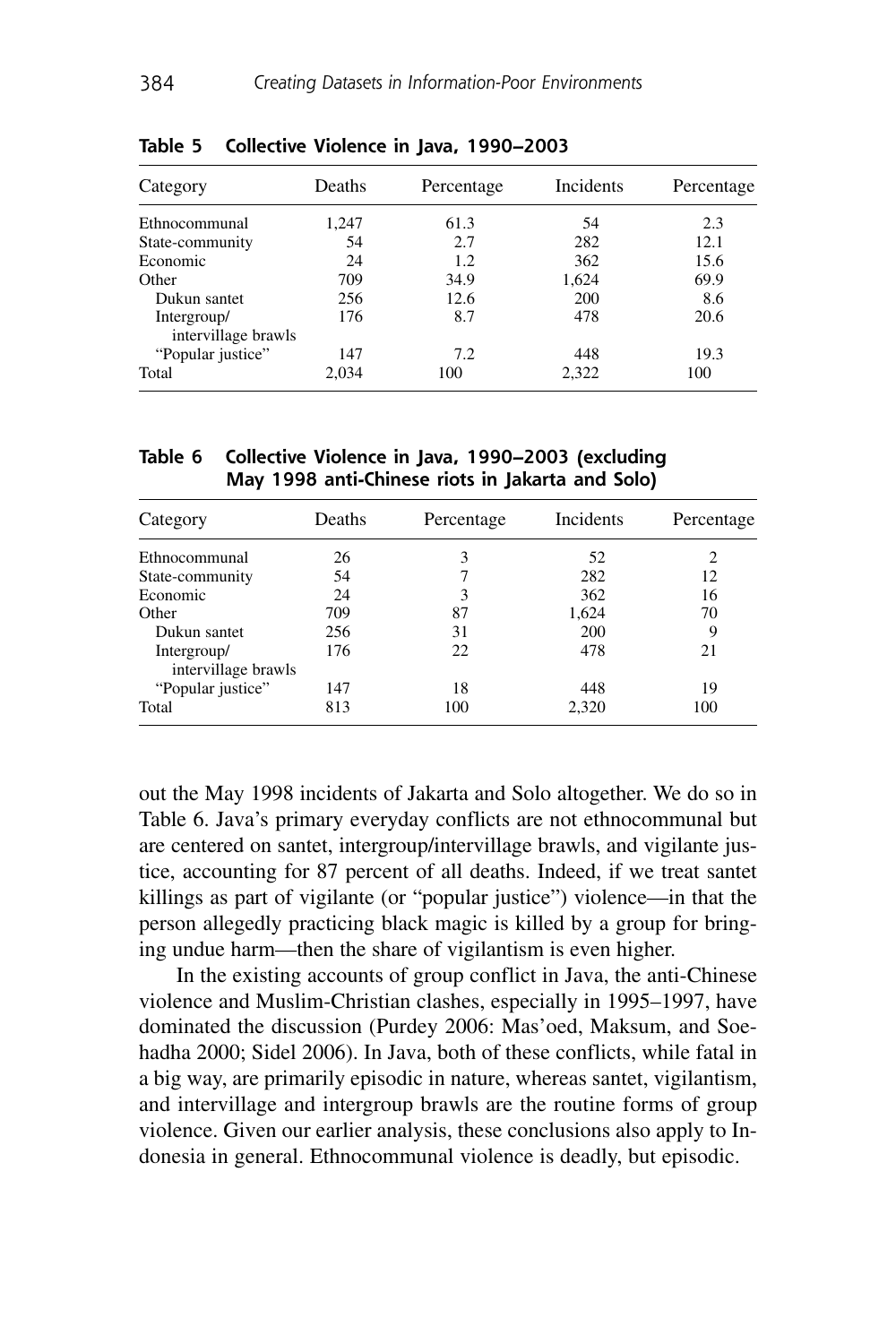### *District-Level Distribution of Violence*

Disaggregating the results further, and going down to the district/city (*kabupaten/kota)* level, generates the most analytically intriguing finding of our statistical exercise. Fifteen districts and cities, holding a mere 6.5 percent of the population in 2000, had 85.5 percent of all deaths (Table 7). Fatal group violence in Indonesia is thus highly locally concentrated. Smaller acts of violence may be widespread, as is true in many parts of the world, but large-scale collective violence is not. This result is consistent with data on group violence in several other parts of the world: Africa (Fearon and Laitin 1996), Hindu-Muslim conflict in countries such as India (Varshney 2002), racial violence in the United States in the 1960s (Horowitz 1983), Protestant-Christian violence in Northern Ireland (Poole 1990).

If we place the districtwise disaggregation in Table 7 against the backdrop of Figure 2, two features of Indonesia's violence stand out: its remarkable geographical variation and its temporal concentration around the end of the New Order. This juxtaposition suggests an important conclusion. The notion of "critical junctures"—the decline and end of the New Order—is of great significance in terms of timing, but this systemic transformation did not produce collective violence everywhere.<sup>33</sup> Group violence had local theaters.

Some of the local questions that need to be explored systematically are: how the New Order upset a traditional local equilibrium of communities—communities rooted in traditional (*adat)* forms of governance—in the process of installing uniform, all-Indonesia forms of local institutions; how migration altered local equilibria; whether different ethnic or religious communities are integrated or segregated in different local settings; how the patterns of local governance have vastly varied; and how economic penetration of previously self-sufficient communities led to dramatically new results, marginalizing some communities and privileging others.

### **Conclusion**

By way of conclusion, let us recapitulate the three larger findings of our dataset. First, to call the late New Order a peaceful period in Indonesia's recent history is essentially incorrect. The New Order was at its heart an intrinsically violent system. The state used violence with impunity to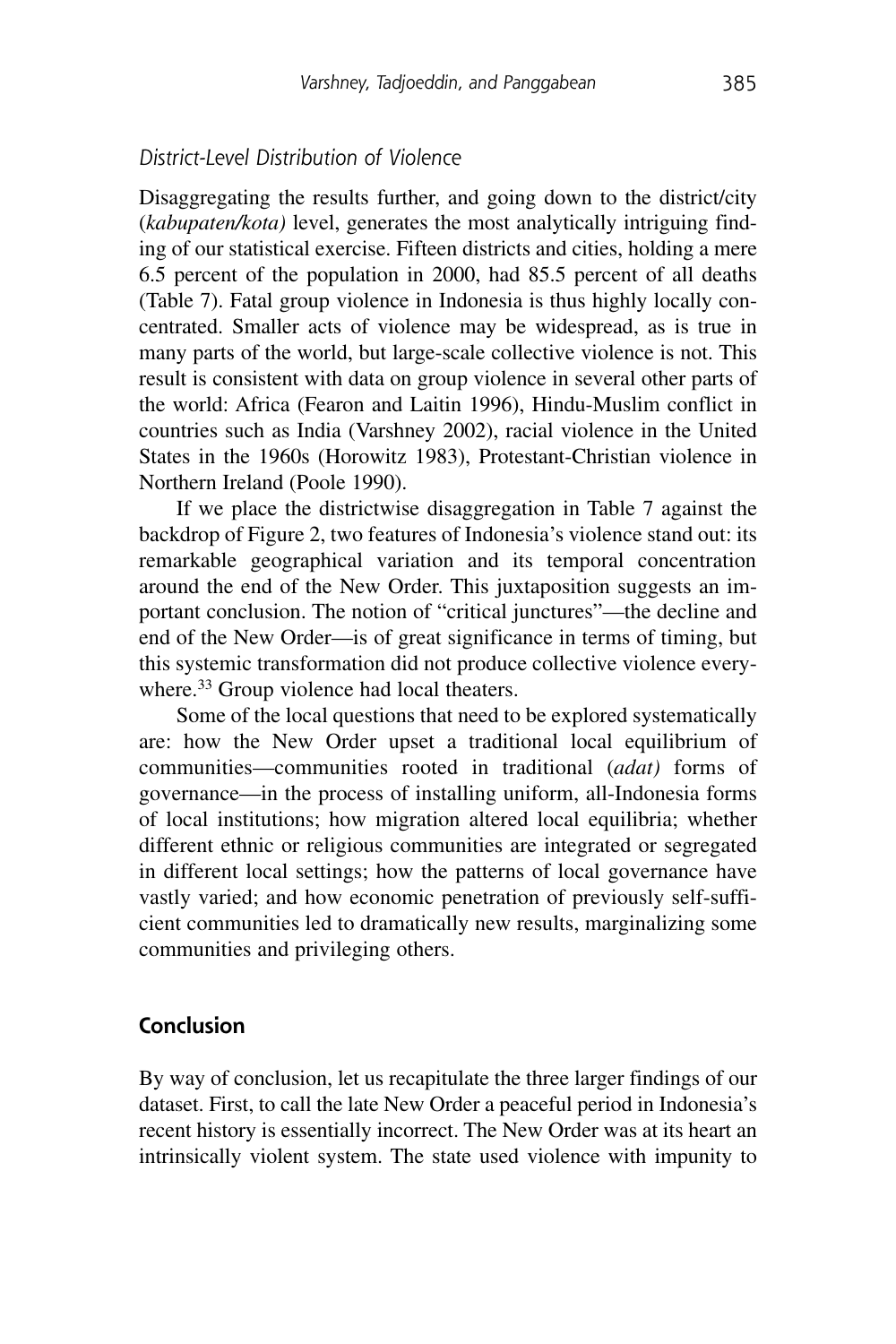|                         |                               | Deaths                                               |                 | Incidents        |                  |                                                                                                                                                           | Population (2000)                                |
|-------------------------|-------------------------------|------------------------------------------------------|-----------------|------------------|------------------|-----------------------------------------------------------------------------------------------------------------------------------------------------------|--------------------------------------------------|
|                         |                               | Total                                                | Percentage      | $\Gamma$ otal    | Percentage       | Total                                                                                                                                                     | Percentage                                       |
| Indonesia               |                               |                                                      | 100.0           |                  | $\overline{00}$  | 06,264,595                                                                                                                                                |                                                  |
|                         | Total 14 Provinces            | 11,160<br>10,758<br>2,410<br>2,322<br>1,097<br>1,097 | 96.4            | 4,270<br>3,608   | 84.5             | 149,309,365                                                                                                                                               | 72.4                                             |
|                         | Maluku Utara                  |                                                      | 21.6            | $\frac{6}{3}$    |                  | 432,295                                                                                                                                                   |                                                  |
|                         | Jakarta (5 districts)         |                                                      | 11.8            |                  |                  | 8,389,443                                                                                                                                                 |                                                  |
|                         | Kotawaringin Timur            |                                                      | $\frac{1}{2}$   | $\frac{8}{24}$   |                  | 526,556                                                                                                                                                   |                                                  |
|                         | Kota Ambon                    |                                                      | 9.8             | $\overline{190}$ |                  |                                                                                                                                                           |                                                  |
|                         | Poso                          |                                                      |                 |                  |                  |                                                                                                                                                           |                                                  |
|                         | Maluku Tengah                 |                                                      |                 | 115              |                  | $\begin{array}{l} 190,511 \\ 210,780 \\ 521,122 \\ 536,684 \\ 556,684 \\ 454,449 \\ 631,773 \\ 147,509 \\ 149 \\ 142,509 \\ 22 \\ 186,922 \\ \end{array}$ | 0.3                                              |
|                         | Landak<br>Sambas              |                                                      |                 |                  |                  |                                                                                                                                                           | 0.3                                              |
|                         |                               | 358311<br>858311                                     | 51288<br>51288  |                  | 21421<br>2000    |                                                                                                                                                           |                                                  |
|                         | Pontianak                     |                                                      |                 |                  |                  |                                                                                                                                                           | $\begin{array}{c} 2.3 \\ 0.3 \\ 0.1 \end{array}$ |
|                         | Halmahera Tengar              |                                                      | 2.8             |                  |                  |                                                                                                                                                           |                                                  |
| $\Xi \Omega \Omega \Xi$ | Maluku Tenggara               | 168                                                  | $\ddot{5}$      |                  | $rac{3}{0.4}$    |                                                                                                                                                           | $\overline{c}$                                   |
|                         | Buru                          | 149                                                  | $\frac{13}{2}$  |                  |                  | 111,385                                                                                                                                                   | $\overline{c}$                                   |
|                         | Bengkayang                    | $\frac{132}{72}$                                     | $\overline{12}$ |                  | $\overline{0}$   | 328,379                                                                                                                                                   | $\frac{2}{5}$                                    |
|                         | Kota Ternate                  |                                                      | 0.7             |                  | $\overline{c}$   | 152,649                                                                                                                                                   |                                                  |
|                         |                               |                                                      | $\frac{5}{2}$   |                  | $\overline{0}$ . | 508,676                                                                                                                                                   | $rac{2}{6}$                                      |
|                         | Sanggau<br>Total 15 districts | 9,545                                                | 85.5            | 690              | 16.2<br>83.8     | 13,351,133                                                                                                                                                |                                                  |
|                         | <b>Others</b>                 | 515                                                  | 14.5            | 3,580            |                  | 92,913,462                                                                                                                                                | 93.5                                             |

Note: These data refer to conditions in 2000. The districts of North Maluku, Halmahera Tengah, Maluku Tengah, and Kotawaringin Timur have since<br>split due to the formation of new districts. *Note:* These data refer to conditions in 2000. The districts of North Maluku, Halmahera Tengah, Maluku Tengah, and Kotawaringin Timur have since split due to the formation of new districts.

**Table 7 Distribution by Kabupaten/Kota: Collective Violence in Indonesia, 1990–2003**

Table 7

Distribution by Kabupaten/Kota: Collective Violence in Indonesia, 1990-2003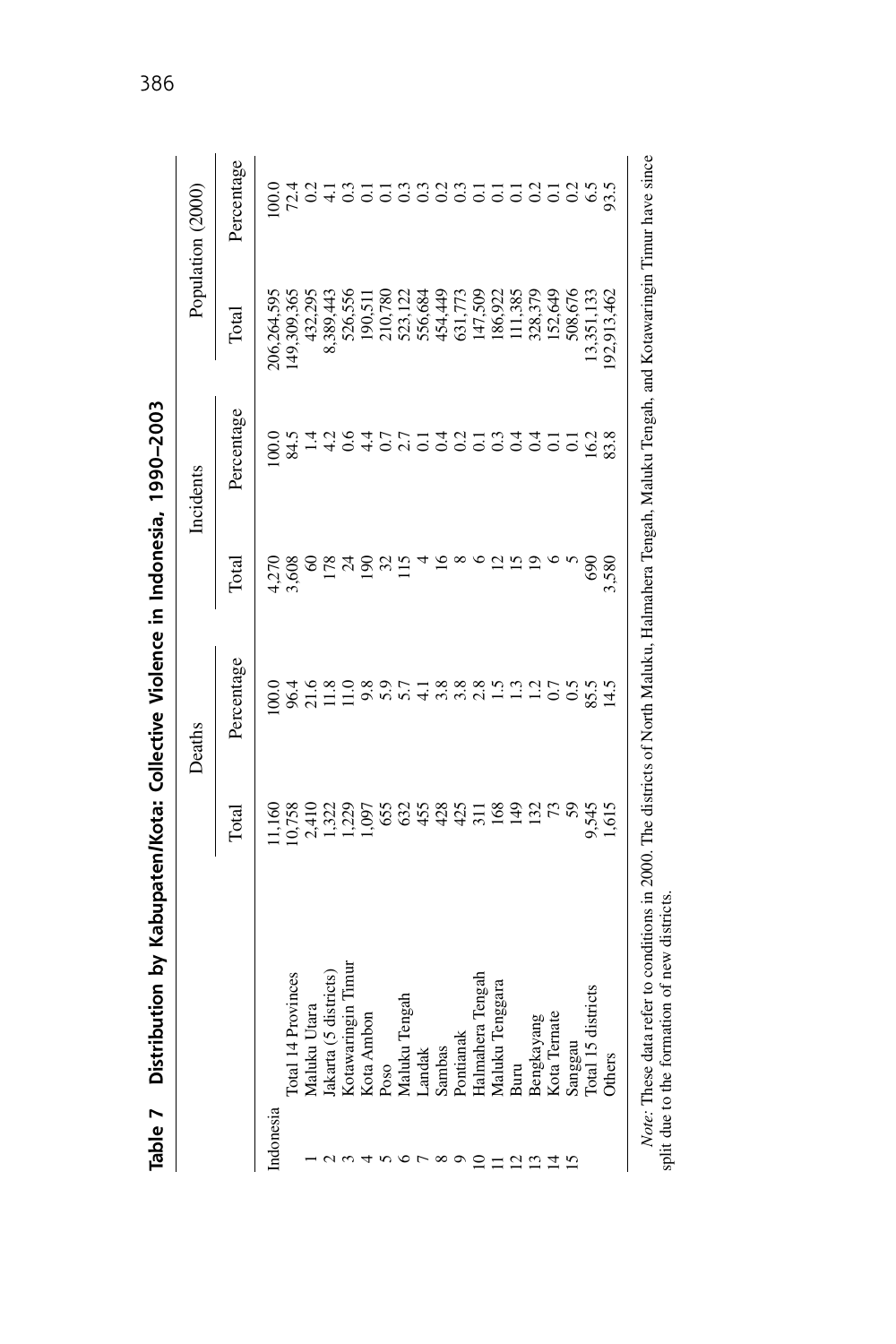impose stability. Violence between groups may have been lower before 1998 than after the end of the New Order, but state-perpetrated violence was substantial. Second, ethnocommunal violence was not a common form of violence in Indonesia during this period, but when it took place, it took many more lives than the more routine forms of violence, such as lynching. Third, contrary to popular conception, large-scale collective violence in Indonesia is not widespread. Such violence has high local concentrations. The fall of the New Order did lead to high degrees of violence, but many parts of the country were left untouched. The dogs that did not bark simply escaped the attention of the press, the activists, and the intelligentsia, distorting the picture of violence considerably. For an adequate understanding of group violence in Indonesia, attention needs to be paid not simply to national-level factors, such as the changing fortunes of the New Order and the changing political dynamics at the national level, but also to local-level factors.

Ashutosh Varshney is professor of political science, University of Michigan, Ann Arbor. His book *Ethnic Conflict and Civic Life: Hindus and Muslims in India* (2002) was awarded the Gregory Luebbert Prize of the American Political Science Association. He is also a 2008 winner of the Guggenheim fellowship and the Carnegie Scholar award. He served on UN Secretary General Kofi Annan's Task Force on Millennium Development Goals (2002–2005), with a focus on conflict and poverty. Mohammad Zulfan Tadjoeddin is a doctoral candidate in the School of Economics and Finance, University of Western Sydney, and visiting researcher at the Institute of Social Studies, The Netherlands. His publications have appeared in *Journal of Peace Research, Journal of International Development,* and *Journal of the Asia Pacific Economy.* His current research focus is political economy of conflict in Indonesia. Rizal Panggabean teaches in the Masters Program in Peace and Conflict Resolution, Gadjah Mada University, Yogyakarta, Indonesia. His current research is on the role of civil society in mitigating ethnic and religious conflict.

### **Appendix 1 Template for Recording Each Incident of Collective Violence**

| Record:        | serial number |                   |                |
|----------------|---------------|-------------------|----------------|
| Province:      | text          | Village:          | text           |
| Kab./Kota:     | text          | Neighborhood:     | text           |
| Subdistrict:   | text          | Rural/Urban:      | rural or urban |
| Coding issues: | yes/no        |                   |                |
| Date:          | date          | Duration in days: | number         |
| Killed:        | number        | Injured:          | number         |
| Arrests:       | number        | Shops:            | number         |
| Houses:        | number        | Public buildings: | number         |
|                |               |                   |                |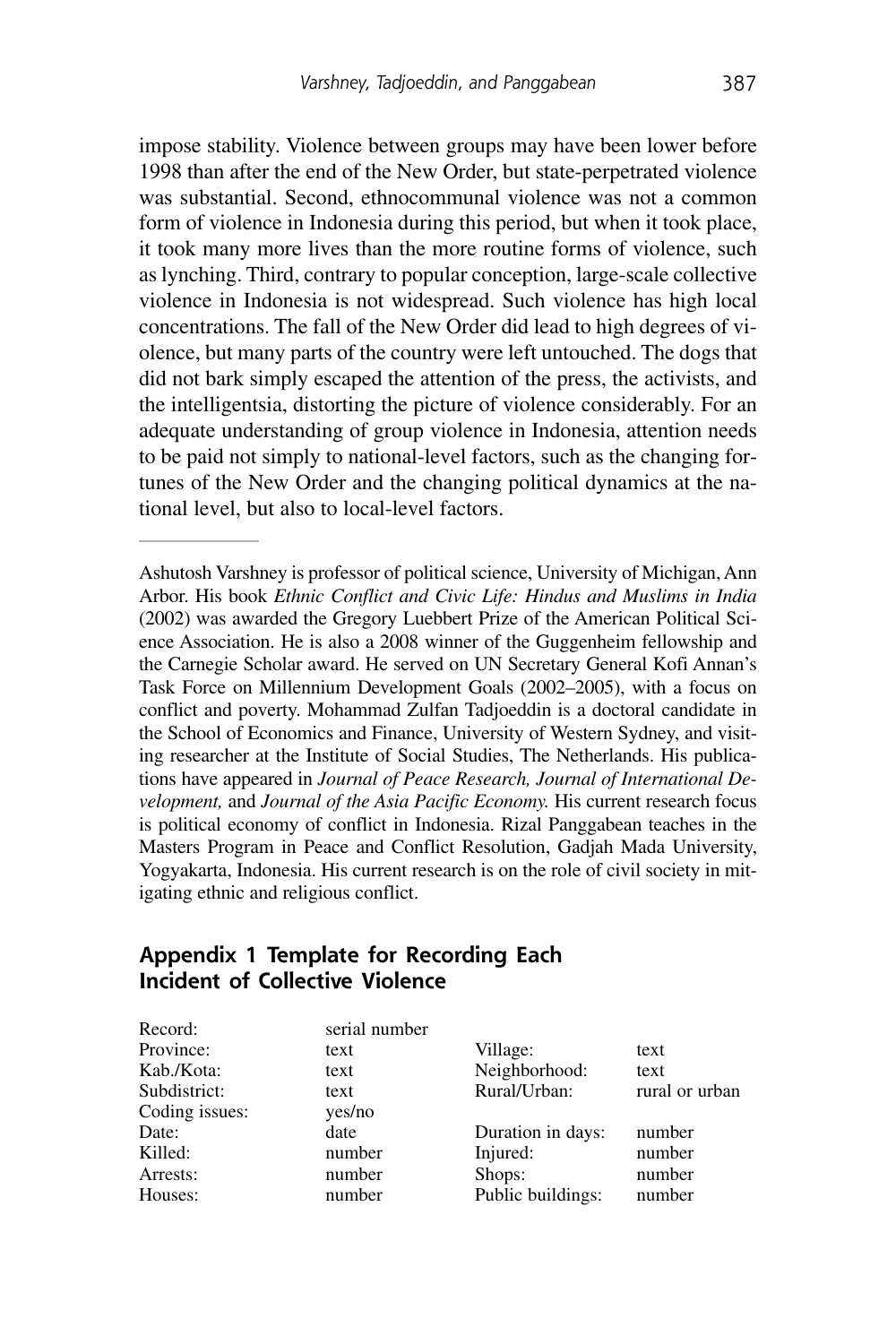| Source:                        | text   | Source date:         | dates  |
|--------------------------------|--------|----------------------|--------|
| Coding issues 2:               | yes/no |                      |        |
| Category:                      | text   | Subcategory 1:       | text   |
| Coding issues 3:               | yes/no | Subcategory 2:       | text   |
| <b>Reported Cause:</b>         | text   |                      |        |
| Local precipitating<br>event:  | text   |                      |        |
| Militia involvement:           | yes/no |                      |        |
| Related to migration<br>issue: | yes/no |                      |        |
| Link with outside<br>event:    | text   |                      |        |
| Types of arms used:            | text   |                      |        |
| Coding issues 4:               | yes/no |                      |        |
| Security reaction              |        | Policing arrangement |        |
| Fire shots:                    | yes/no | Police deployed:     | yes/no |
| Arrests made:                  | yes/no | Army deployed:       | yes/no |
| Prosecution:                   | yes/no | Other security       | yes/no |
| Conviction:                    | yes/no | forces deployed:     |        |
| Coding issues 4:               | yes/no |                      |        |

Narrative:

*Summary of incident (story) and explanation for coding issues*

# **Appendix 2 Categories of Collective Violence**

| 1. Ethnocommunal |
|------------------|
|                  |

- -
	- *Ethnocommunal/religious* (Muslim-Christian, etc.)
	-
- 2. Separatist
- 3. State-community
- 4. Economic
	- Subcategory 1
	- *Economic/land base*
	- *Economic/industrial relation*
	- *Economic/natural resources*
	- *Economic/others*
- 5. Others

#### Subcategory 1

- *Others/dukun santet*
- *Others/political parties and factions*
- *Others/intergroup/village brawls*
- *Others/terrorist violence*
- *Others/"popular justice"*
- *Others/between state agencies*
- *Others/others*

Subcategory 1 Subcategory 2 • *Ethncommunal/ethnic* (Anti-Chinese, Madurese-Dayak-Madurese-Malay, etc.) • *Ethnocommunal/sectarian* (Intra-Muslim, Intra-Christian, etc.)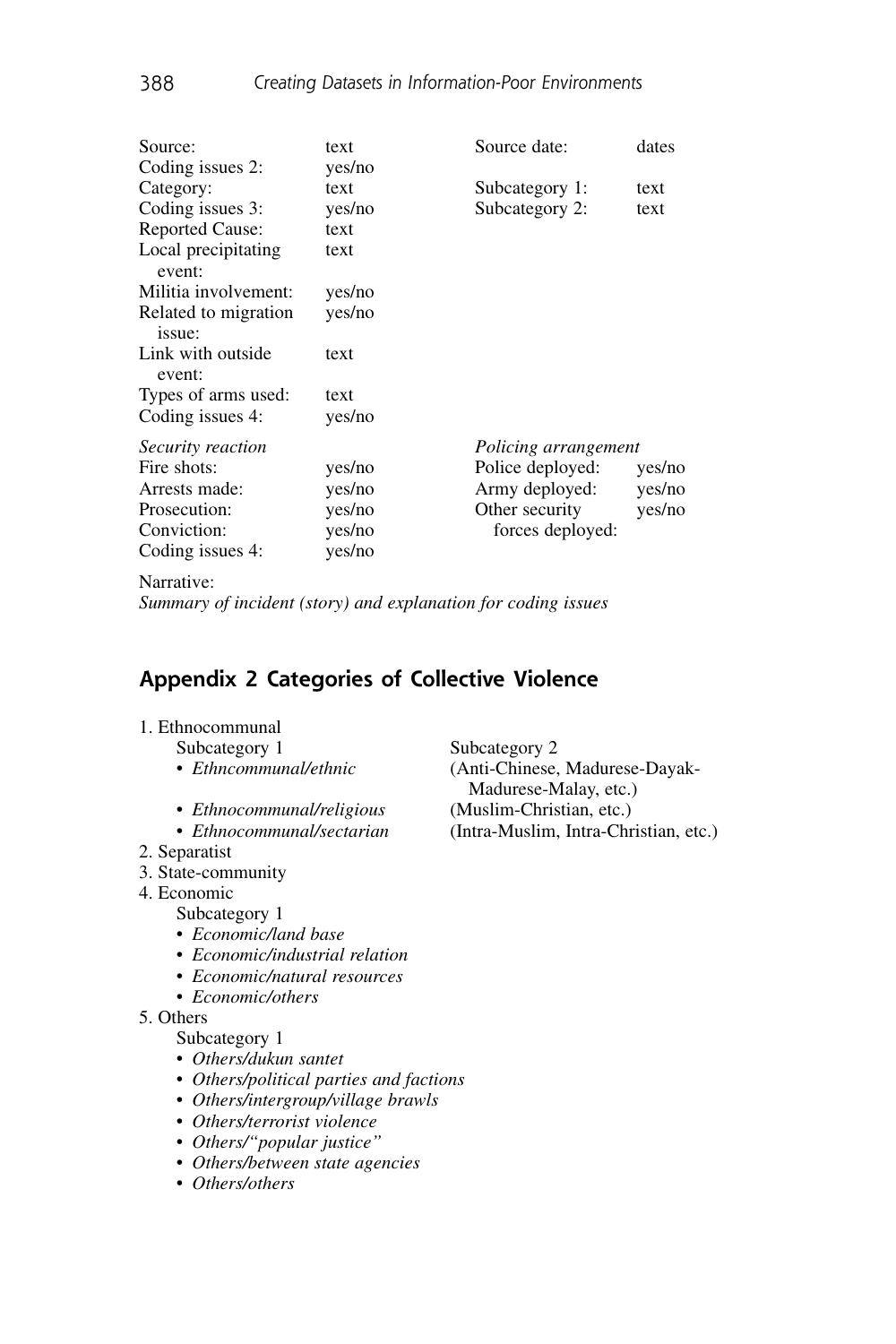### **Notes**

For comments on earlier drafts of this article, we are grateful to Benedict Anderson, Hans Antlov, Patrick Barron, Jacques Bertrand, Harold Crouch, Jamie Davidson, Stephan Haggard, Allen Hicken, Donald Horowitz, Sidney Jones, Stathis Kalyvas, Webb Keane, Gerry van Klinken, Bill Liddle, Michael Malley, Satish Mishra, John Sidel, and anonymous referees of this journal. The errors that remain are ours. The funding for the construction of the database on which this article is based came primarily from the United Nations Development Programme (UNDP), Jakarta. The grant was made to the United Nations Support Facility for Indonesian Recovery (UNSFIR), which was our institutional base for the work. Part of the funding also came from the Open Society Institute and Ford Foundation.

1. Center for Global Development (2004, 7). This report was produced by a commission headed by two US members of Congress. It led to many articles in the press, including Martin Wolf (2004). It should be clarified that though most scholars of Indonesia did not identify with this characterization, some went even further, contemplating the imminent disintegration of the country. A leading historian of Indonesia wrote: "The Indonesian experiment . . . is under challenge today as never before, and all over the Asia-Pacific region defense analysts are pondering the question of whether the early 21st century will see the disintegration of Indonesia in the way that the late 20th century saw the disintegration of the Soviet Union and Yugoslavia. For the first time since the Second World War, there is a serious possibility that the extended archipelago . . . could be divided not into five or six states . . . but into a dozen or more" (Robert Cribb cited in Emmerson 2005, 26). For the debate about Indonesia's territorial and national integrity in general, see the extensive discussion in Emmerson (2005).

2. There are two other datasets available. The first was based on an Indonesian government survey, PODES, for 2003 only, when questions about conflict were first asked by the government (Barron, Kaiser, and Pradhan 2004). The second dataset, created by the World Bank and based on the reading of local newspapers, focuses on fourteen districts in two provinces, East Java and Nusa Tenggara Timor, for 2001–2003 (Barron and Sharpe this issue). Due to the number of years, the geographical areas, and the type of conflicts covered, there are important differences among the three datasets. That is why they do not answer the same questions equally well and are usable in quite different ways.

3. The World Bank dataset contains individual-on-individual violence as well.

4. For a whole variety of logistical reasons, we were also unable to cover East Timor, where an insurgency raged at varying levels of intensity between 1975 and 1999.

5. However, some of the major episodes of violence after 1998 have been well covered. In particular, the studies sponsored by the Human Rights Watch and the International Crisis Group give us valuable information. See also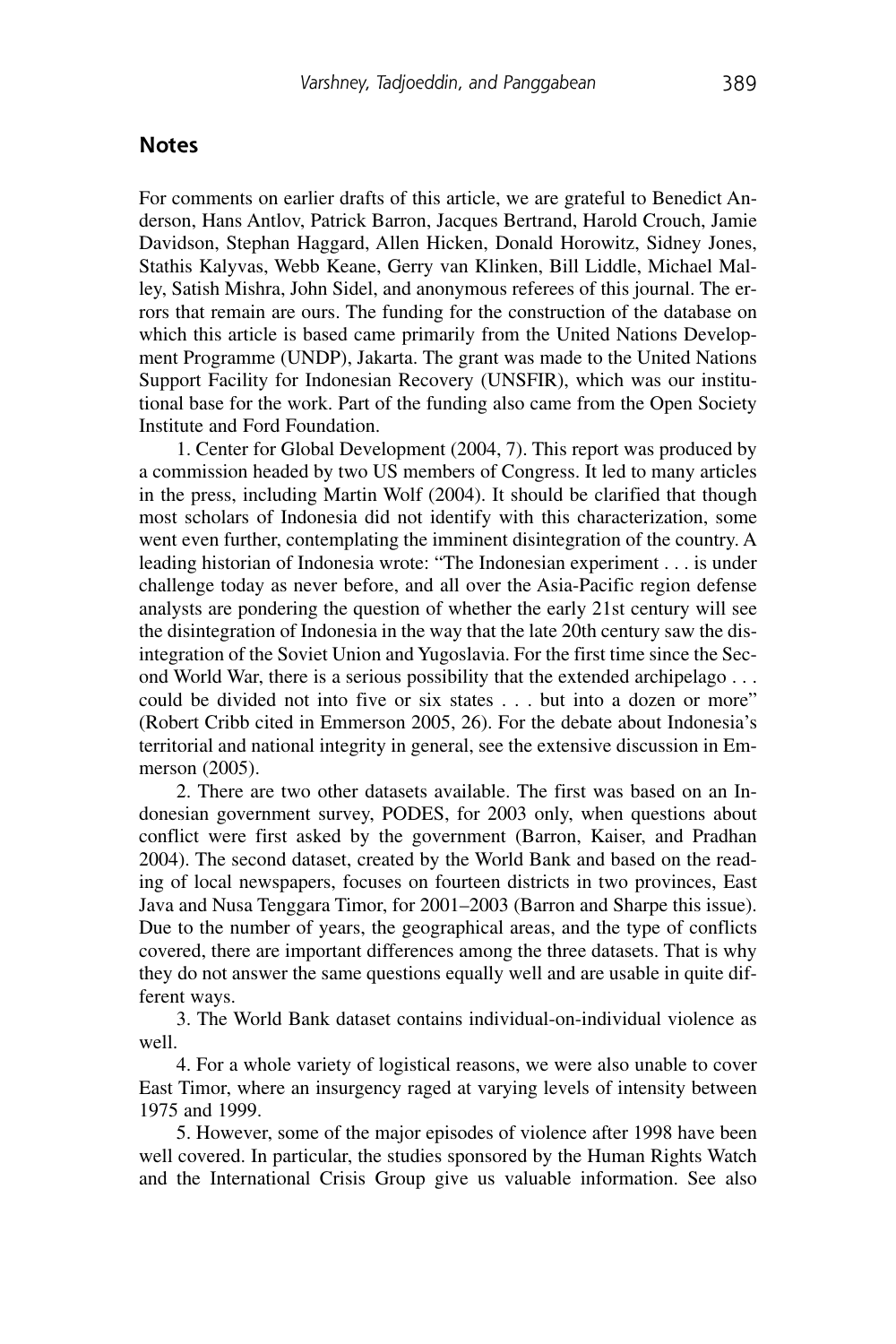Davidson (2008), Purdey (2006), Sidel (2006), van Klinken (2007), and Wilson (2008).

6. Anderson presents a different view: "It is telling that the largestcirculation newspapers in Jakarta under the Suharto regime were controlled by Catholics and Protestants: the most easily intimidated and therefore the most tolerated. It was not long before the obsequious Catholic *Kompas* was quietly mocked as *Kempes* (flat, like a tire), and the Protestant *Sinar Harapan* (Light of Hope) as *Sirna Harapan* (all hope is gone)" (Anderson 2008, 49).

7. In commenting on our earlier draft, William Liddle questioned the reliability of provincial newspapers, citing their lower-quality staff, but Benedict Anderson argued that provincial newspapers were more reliable than their capital city counterparts on provincial matters. To quote Anderson, "Jakarta newspapers and TV have a deep-seated problem. This is that it is in the nature of these 'national' media to think that if they report something in the provinces it should have 'national significance.'Some boys fighting over girls in Mataram will not be mentioned by them, even if it leads to deaths, unless it can be said to be a 'sign' of something national. . . . That is why they do such a bad job of regional reporting" (Anderson, personal communication). Indonesia is, of course, not the only country where such scholarly differences on the reliability of newspapers exist. Be that as it may, it is best not to judge this matter theoretically but have empirical research address it. That is what we do later, starting with a conceptual conjecture.

8. The distinction between authoritarianism and totalitarianism was underlined by Kirkpatrick (1982).

9. Also, the early 1990s witnessed what came to be known as a period of relative openness, *keterbukaan.* This period came to an end in June 1994, when three major newspapers and magazines (*Tempo, Editor,* and *Detik*) were closed down after they reported disagreements at the highest echelons of government on policy (Bertrand 2004, 444).

10. These interviews were conducted in the Jakarta headquarters of the *Kompas* group of newspapers in December 2002.

11. Steven Wilkinson and one of us (Varshney) have created a dataset on Hindu-Muslim riots in India (1950–1995). It is publicly available at the Inter-University Consortium on Political and Social Research (ICPSR), Ann Arbor, Michigan, http://webapp.icpsr.umich.edu/cocoon/ICPSR-STUDY/04342.xml (Varshney and Wilkinson, 2005).

12. Consider an example. If in 80 percent of the incidents only one person per incident is killed, but in the remaining 20 percent of incidents, thirty (or more) people per incident are killed, then in the final tally, assuming an average of thirty deaths per big incident, the smaller incidents will account for a little over 10 percent of all deaths (80 in total of 680). However, if lynchings are as common as suggested by Welsh (this issue), this conclusion, generally true in many parts of the world, may have to be modified for Indonesia.

13. The number of provinces has gone up since then.

14. In situations where the ethnic and religious classifications coincide, this procedure does create some obvious issues for resolution. When churches were attacked in Java during 1995–1997, was it a case of anti-*Christian* riot-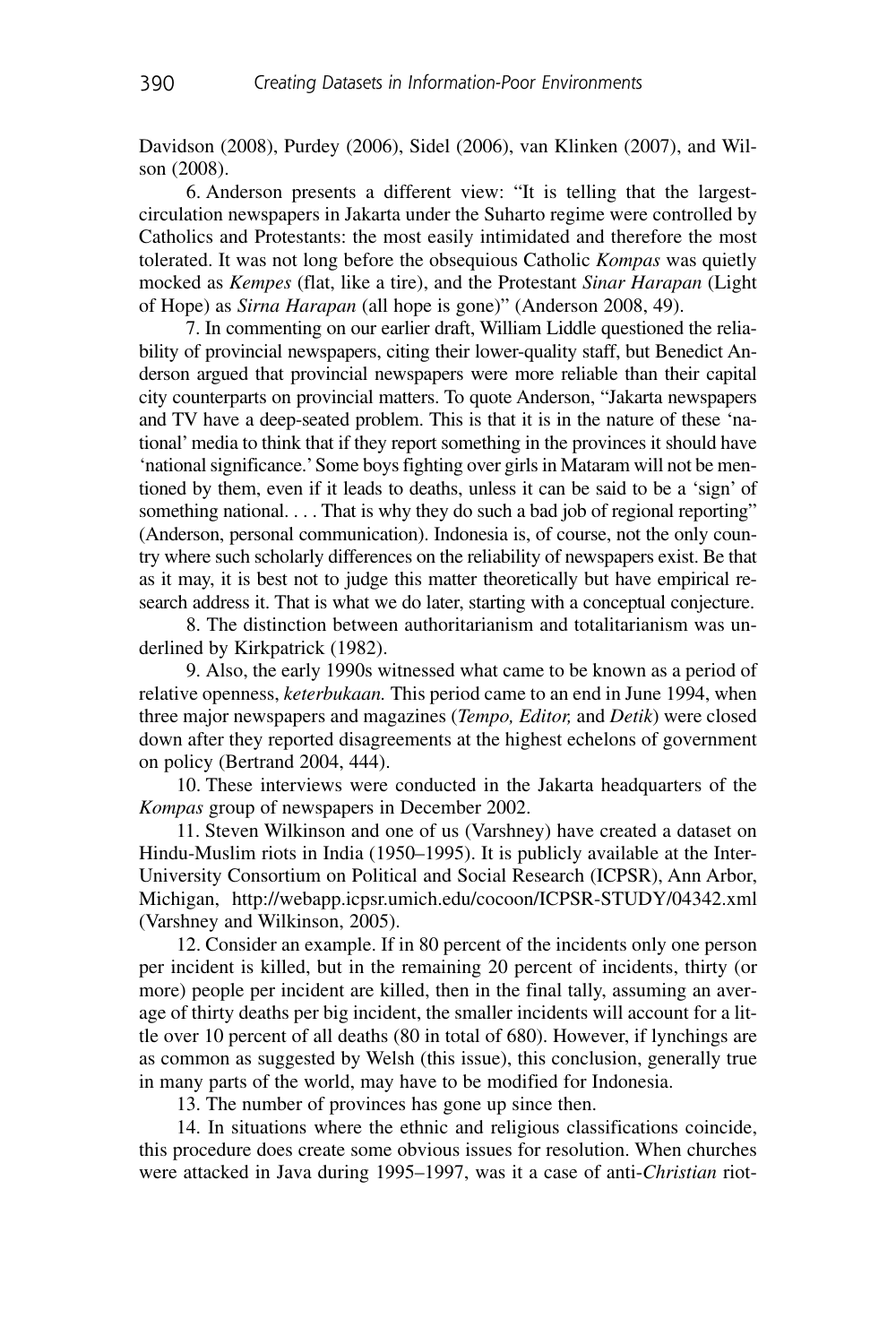ing or anti-*Chinese* rioting? There is a huge intersection between these two categories—Christian and Chinese—as also between Pribumi and Muslim, on Java island. Such problems can only be resolved through careful case studies. Until such time as that has been satisfactorily done, we should stick to the idea of forms of violence as a basis for initial classification. An attack on a church would be a sign of religious violence, not ethnic violence, until proven otherwise. For thoughts on the Chinese-Christian conflation on Java, see Sidel (2006).

15. Was it a small wound or a big one? Was someone incapacitated? Did the injury have serious psychological consequences? Until one can specify the nature of injury, the data on injury are not strictly comparable across cases, apart from being less meticulously collected.

16. People can be badly or mildly injured, but they cannot be a half or a quarter dead.

17. In other words, professional social scientists cannot promise the truth, but they can provide their best estimation of it. The situation is akin to what happens in a court of law. Only that claim is accepted that can be proved with evidence, even if the truth is different.

18. A fourth important theory is that the decentralization of governmental powers announced in 1999 led to large-scale communal violence (van Klinken, 2007). Our dataset does show that violence reached its peak in 1999, but whether it can be causally linked to decentralization is something the dataset cannot test for. To test the theory, we will need, at the very least, a great deal of information on *when* decentralization was implemented in *which parts* of Indonesia.

19. The essays in Anderson (2001) provide further illustrations of violence in the 1980s.

20. East Timor's Truth Commission finds 100,000 deaths as the more plausible figure. See Roosa (2007–2008).

21. Liddle (1997) argues that state coercion, persuasion, and exchange constituted the foundations of the New Order, not coercion alone.

22. See, for example, Ryter (2001) and Kammen (2001).

23. For a fuller development of the idea of sparks and fires in ethnic violence, see Varshney and Gubler (2008).

24. It turns out that even for the island of Java, *Kompas* has seriously underreported violence. From the perspective of conflict, if not for other subjects, *Kompas* should be basically viewed as a newspaper covering Jakarta well. That is why only for 1998 did the two datasets come close on deaths: an overwhelming proportion of group violence took place in Jakarta that year. Whenever Jakarta's proportions were lower in the total violence, the differences between the two databases were large. The other use of *Kompas* is as a supplementary check for very big incidents, such as those in Maluku or Kalimantan, if the regional newspapers do not have full archives or clear reporting *and the incident was large enough to be treated as something of national significance*. This is especially relevant to Maluku, where after January 1999, the local press ceased to be neutral and newspapers became either Christian newspapers (for example, *Suara Maluku*) or Muslim newspapers (for example, *Ambon Ekspres,* which was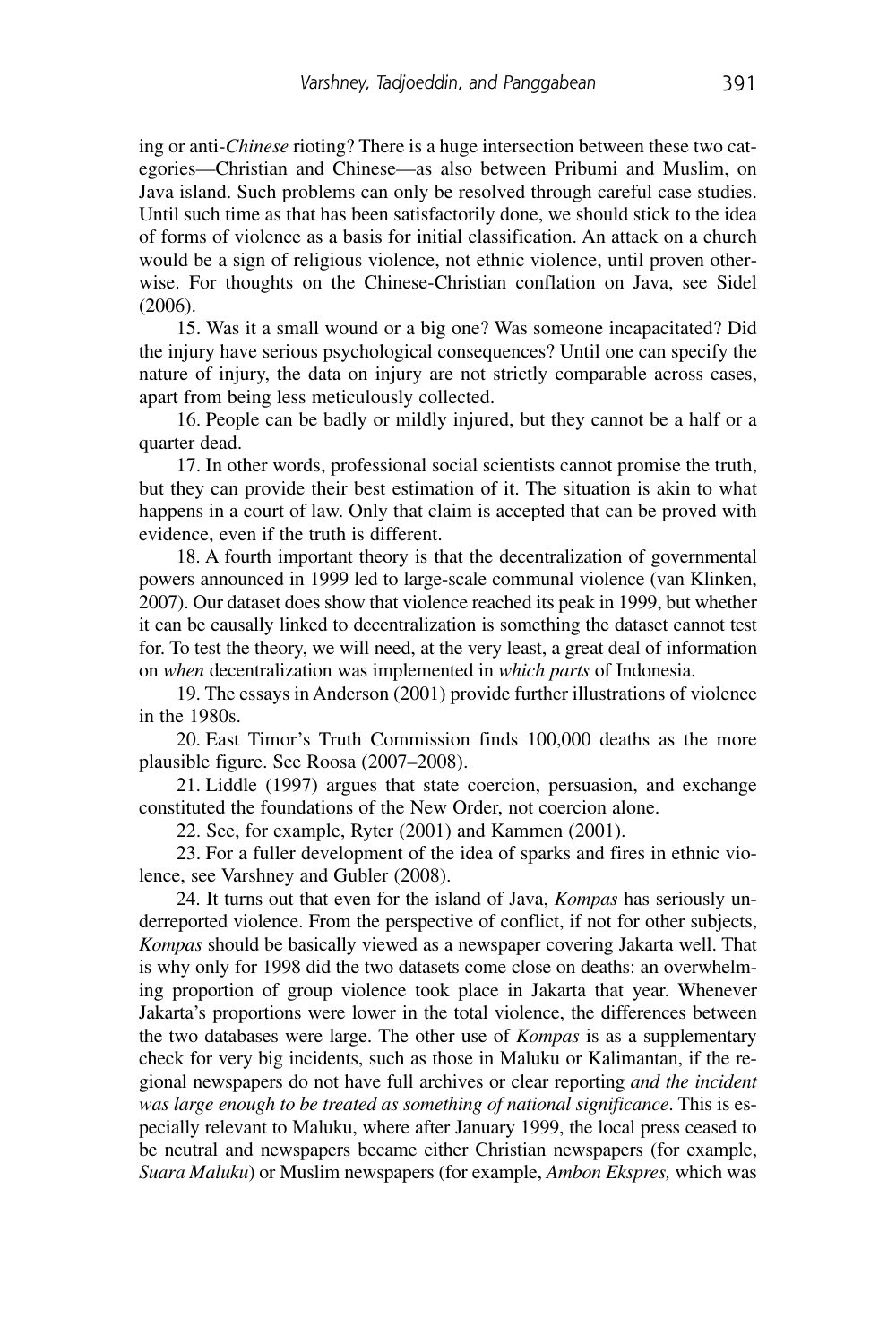born in June 1999 after Muslims of Ambon realized that they needed a paper to represent their concerns).

25. For a comprehensive treatment of the 1996–1997 Madurese-Dayak violence, see Peluso and Harwell (2001) and Davidson (2008). For a comparison of East Kalimantan's peace and Central Kalimantan's violence, see van Klinken (2002).

26. As cited in Webster (2007–2008, 589). These estimates are based on East Timor's Truth Commission report. See also Roosa (2007–2008).

27. For how Malays got involved in what was essentially a Madurese-Dayak conflict, see Davidson (2008).

28. It should be noted that during the anti-Chinese riots in Jakarta in May 1998, many non-Chinese, trapped in malls, were killed. Thus, the reported number of those killed in May 1998 here includes both Pribumi and Chinese. By anti-Chinese riots, we do not mean that all those killed were Chinese. For details, see Purdey (2006).

29. In Selat Panjang. Based on *Riau Post*, February 11, 2001, we can say that after a gambling dispute, many Chinese houses were burned and many Chinese killed. Our estimate is sixteen deaths. Hundreds of Chinese fled to Karimun island. The city of Selat Panjang was "dead for ten days" due to the destruction caused.

30. Mas'oed, Maksum, and Soehadha (2000). This research effort was led by Loekman Soetrisno at the Gajah Mada University, Yogyakarta. Also see Sidel (2006).

31. Anderson (2008) provides further reflections on this formulation.

32. For the most detailed account of anti-Chinese violence during 1996– 1999 and the legal changes in the position of the Chinese since 2000, see Purdey (2006).

33. See also Bertrand (in this issue).

### **References**

- Anderson, Benedict. 1990. "Old State, New Society: Indonesia's New Order in Comparative Historical Perspective." In *Language and Power: Exploring Political Cultures in Indonesia.* Ithaca: Cornell University Press.
	- ———. 2008. "Exit Suharto." *New Left Review* 50 (March–April).
- ———, ed. 2001. *Violence and the State in Suharto's Indonesia.* Ithaca: Southeast Asia Program, Cornell University.
- Aragon, Lorraine V. 2001. "Communal Violence in Poso, Central Sulawesi: Where People Eat Fish and Fish Eat People." *Indonesia* 72: 45–79.
- Barron, Patrick, Karl Kaiser, and Menno Pradhan. 2004. "Local Conflict in Indonesia: Measuring Incidence and Identifying Patterns." Policy Research Working Paper No. 3384. Washington, DC: World Bank.
- Bertrand, Jacques. 2004. *Nationalism and Ethnic Conflict in Indonesia.* Cambridge: Cambridge University Press.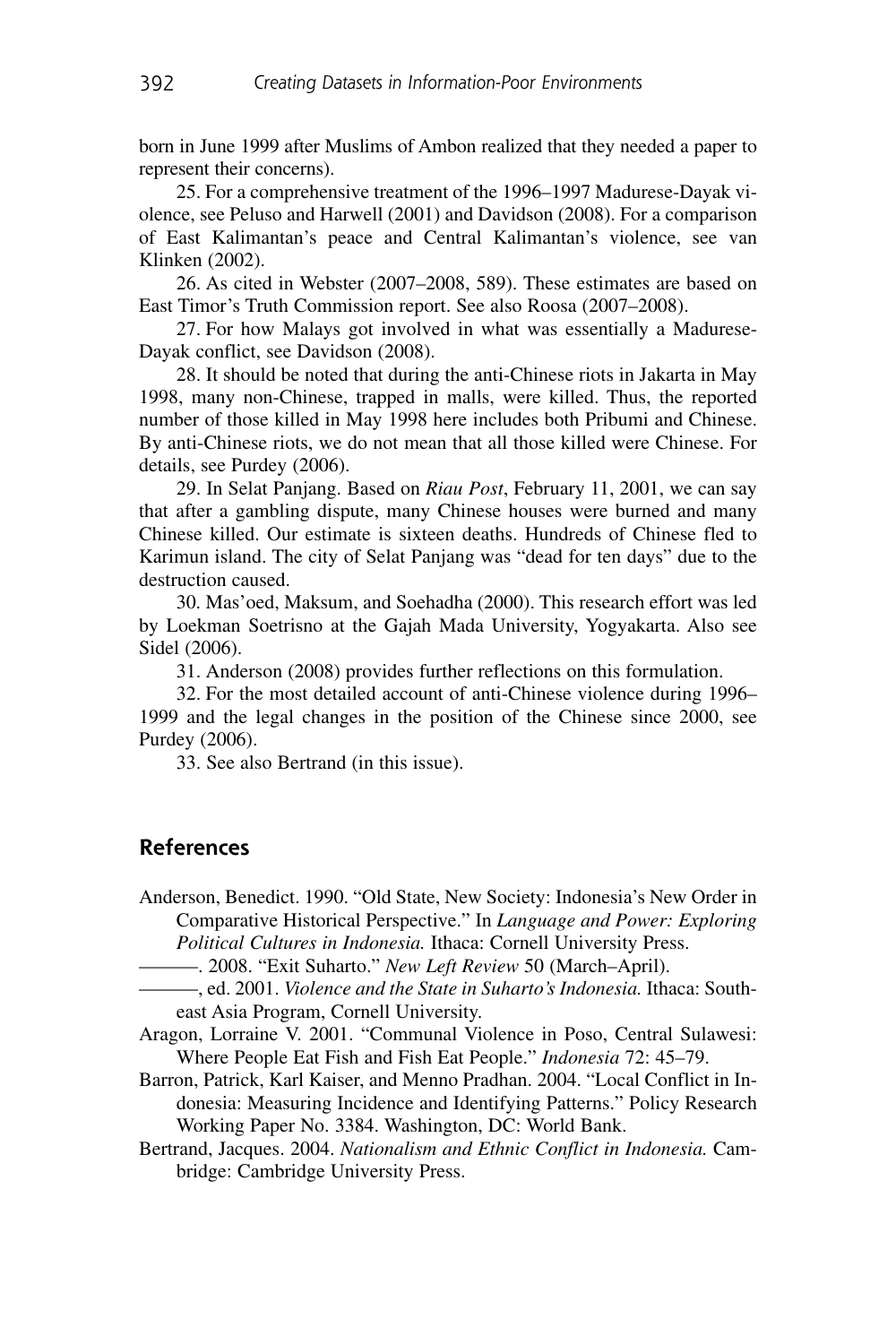- Center for Global Development. 2004. "On the Brink: Weak States and US National Security." Washington, DC: Center for Global Development.
- Colombijn, Freek. 2002. "Maling, Maling! Lynching in Indonesia." In *Roots of Violence in Indonesia: Contemporary Violence in Historical Perspective*, ed. Freek Colombijn and J. Thomas Lindblad, 299–329. Leiden: KITLV Press.
- Colombijn, Freek, and J. Thomas Lindblad, eds. 2002. *Roots of Violence in Indonesia: Contemporary Violence in Historical Perspective*. Leiden: KITLV Press.
- Coppel, Charles A. 1983. *Indonesian Chinese in Crisis.* Kuala Lumpur: Oxford University Press.
- Cribb, Robert. 2001. "Independence for Java? New National Projects for an Old Empire." In *Indonesia Today: Challenges of History,* ed. Grayson Lloyd and Shannon Smith. Lanham, MD: Rowman & Littlefield.
	- ———. 2002. "From Total People's Defence to Massacre: Explaining Indonesian Military Violence in East Timor." In *Roots of Violence in Indonesia: Contemporary Violence in Historical Perspective*, ed. Freek Colombijn and J. Thomas Lindblad. Leiden: KITLV Press.
- Davidson, Jamie. 2008. *From Rebellion to Riots: Collective Violence on Indonesian Borneo.* Madison: University of Wisconsin Press.
- Davidson, Jamie, and Douglas Kammen. 2002. "Indonesia's Unknown War and the Lineages of Violence in West Kalimantan." *Indonesia* 73: 53–87.
- Emmerson, Donald. 2005. "What Is Indonesia?" In *Indonesia: The Great Transformation*, ed. John Bresnan. Lanham, MD: Rowman & Littlefield.
- Fearon, James, and David Laitin. 1996. "Explaining Interethnic Cooperation." *American Political Science Review* (December).
- Friend, Theodore. 2003. *Indonesian Destinies.* Cambridge: Belknap Press of Harvard University Press.
- Hefner, Robert W. 2000. *Civil Islam: Muslims and Democratization in Indonesia.* Princeton: Princeton University Press.
- Horowitz, Donald. 1983. "Racial Violence in the United States." In *Ethnic Pluralism and Public Policy*, ed. Nathan Glazer and Ken Young. Lexington, MA: Lexington Books.
- Kalyvas, Stathis. 2006. *The Logic of Violence in Civil War.* New York: Cambridge University Press.
- Kammen, Douglas. 2001. "The Trouble with the Normal: The Indonesian Military, Paramilitaries, and the Final Solution in East Timor." In *Violence and the State in Suharto's Indonesia*, ed. Benedict Anderson. Ithaca: Southeast Asia Program, Cornell University.
- Kirkpatrick, Jeane. 1982. *Dictatorship and Double Standards.* New York: Simon & Schuster.
- Liddle, William. 1997. "Coercion, Co-optation and Management of Ethnic Relations in Indonesia." In *Government Policies and Ethnic Relations in Asia and the Pacific,* ed. Michael Brown and Sumit Ganguly, 273–320. Cambridge: MIT Press.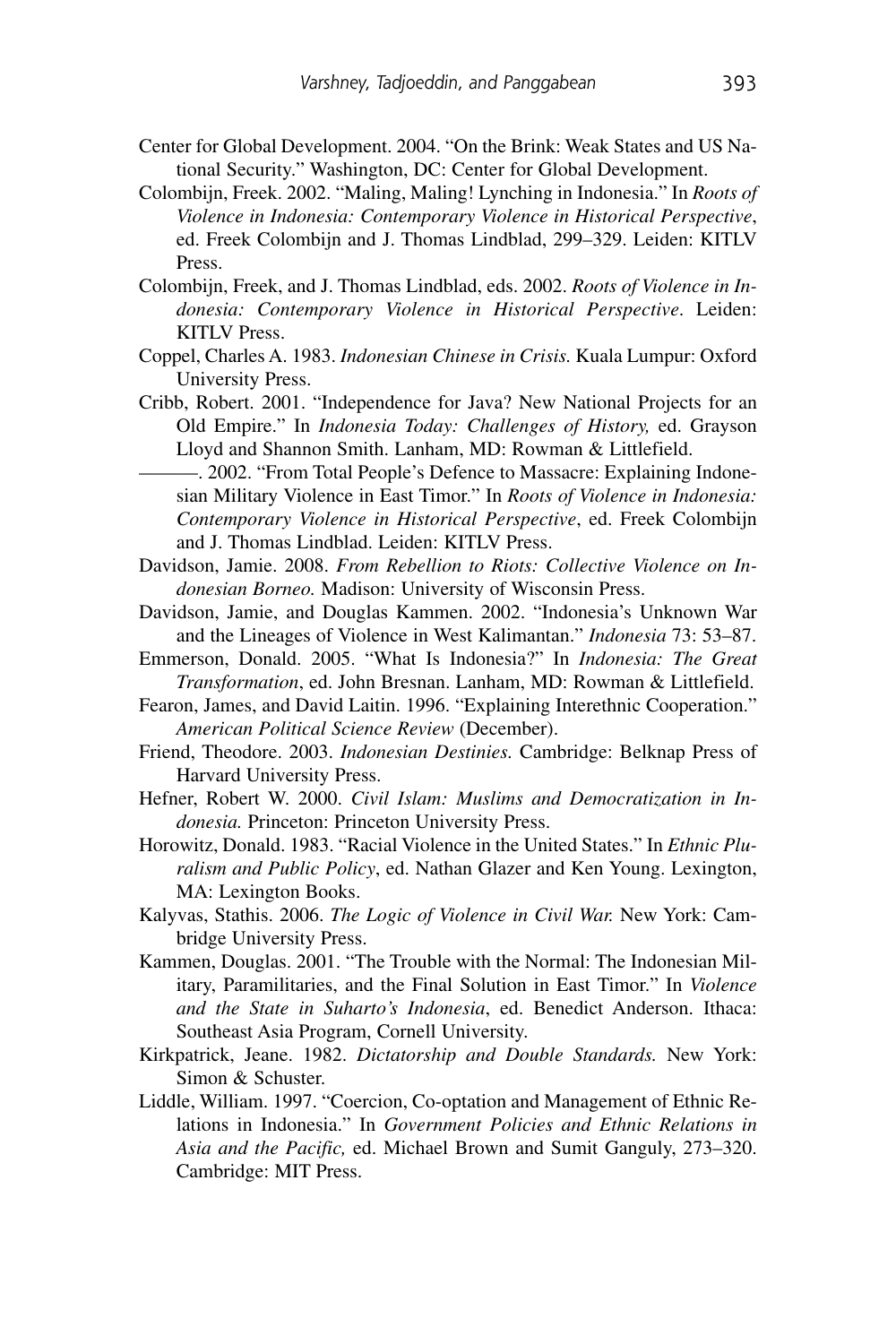———. 1999. "Indonesia's Unexpected Failure of Leadership." In *Politics of Post-Suharto Indonesia*, ed. Adam Schwarz and Jonathan Paris. New York: Council on Foreign Relations.

- Mas'oed, Mohtar, Mochammad Maksum, and Moh Soehadha. 2000. *Kekerasan Kolektif: Kondisi dan Pemicu*. Research report. Yogyakarta: P3PK UGM.
- Nordholt, Henk Schulte. 2002. "A Genealogy of Violence." In *Roots of Violence in Indonesia*, ed. Freek Colombijn and J. Thomas Lindblad, 33–61. Leiden: KITLV Press.
- Peluso, Nancy Lee, and Emily Harwell. 2001. "Territory, Custom, and the Cultural Politics of Ethnic War in West Kalimantan Indonesia." In *Violent Environments,* ed. Nancy Lee Peluso and Michael Watts. Ithaca: Cornell University Press.
- Poole, Michael. 1990. "The Geographical Location of Violence in Northern Ireland." In *Political Violence: Ireland in a Comparative Perspective*, ed. John Darby, Nicholas Dodge, and A. C. Hepburn. Belfast: Appletree Press.
- Purdey, Jemma. 2006. *Anti-Chinese Violence in Indonesia, 1996–1999.* Singapore: Singapore University Press.
- Roosa, John. 2007–2008. "Special Forum: East Timor's Truth Commission." *Pacific Affairs* (Winter).
- Ryter, Loren. 2001. "Pemuda Pancasila: The Last Loyalist Free Men of Suharto's Order." In *Violence and the State in Suharto's Indonesia,* ed. Benedict Anderson. Ithaca: Southeast Asia Program, Cornell University.
- Sidel, John. 2006. *Riots, Pogroms, Jihad*: *Religious Violence in Indonesia.* Ithaca: Cornell University Press.
- Tadjoeddin, Mohammad Zulfan. 2002. "Anatomy of Social Violence in the Context of Transition: The Case of Indonesia." Working Paper 02/01. Jakarta: UNSFIR.
- van Klinken, Gerry. 2002. "Indonesia's New Ethnic Elites." In *Indonesia: In Search of Transition*, ed. Henk Schulte Nordholt and Irwan Abdullah, 67–105. Yogyakarta: Pustaka Pelajar.
	- ———. 2007. *Communal Violence and Democratization in Indonesia.* London: Routledge.
- Varshney, Ashutosh. 2002. *Ethnic Conflict and Civic Life: Hindus and Muslims in India.* New Haven: Yale University Press.
- Varshney, Ashutosh, and Joshua Gubler. 2008. "Sparks and Fires: Or How to Conceptualize the Role of the State in Communal Violence." Paper presented at the Seminar on Conflict, Order, and Violence, Yale University, April 14.
- Varshney, Ashutosh, and Steven Wilkinson. 2005. http://webapp.icpsr.umich .edu/cocoon/ICPSR-STUDY/04342.xml (accessed August 3, 2008).
- Webster, David. 2007–2008. "History, Nation, and Narrative in East Timor's Truth Commission Report." *Pacific Affairs* (Winter).
- Wilson, Chris. 2008. *Ethnoreligious Violence in Indonesia: From Soil to God.* London: Routledge.
- Wolf, Martin. 2004. "We Cannot Ignore Failing States." *Financial Times*, June 8.